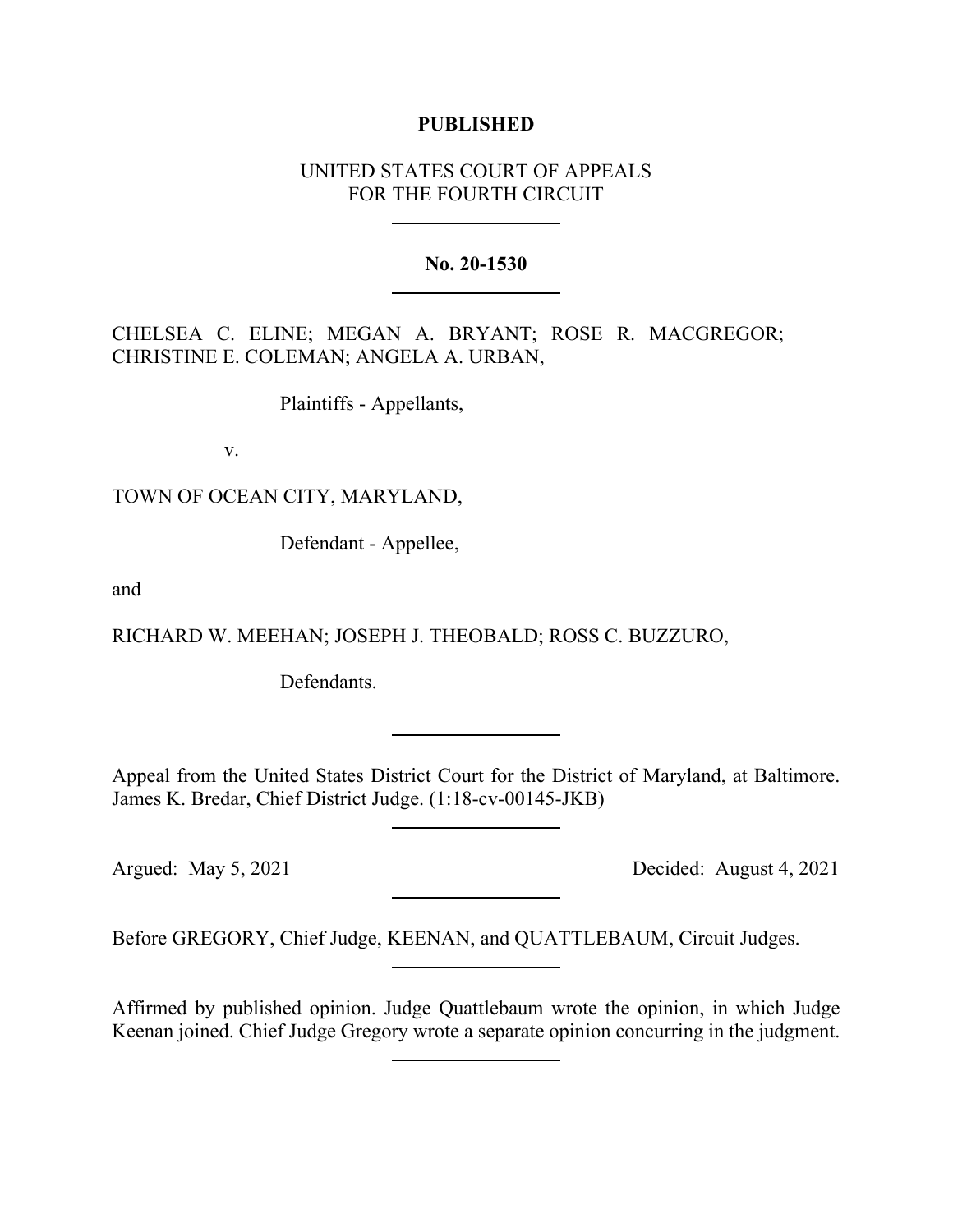Devon M. Jacob, JACOB LITIGATION, INC., Mechanicsburg, Pennsylvania, for Appellants. Bruce Frederick Bright, AYRES, JENKINS, GORDY & ALMAND, P.A., Ocean City, Maryland, for Appellee.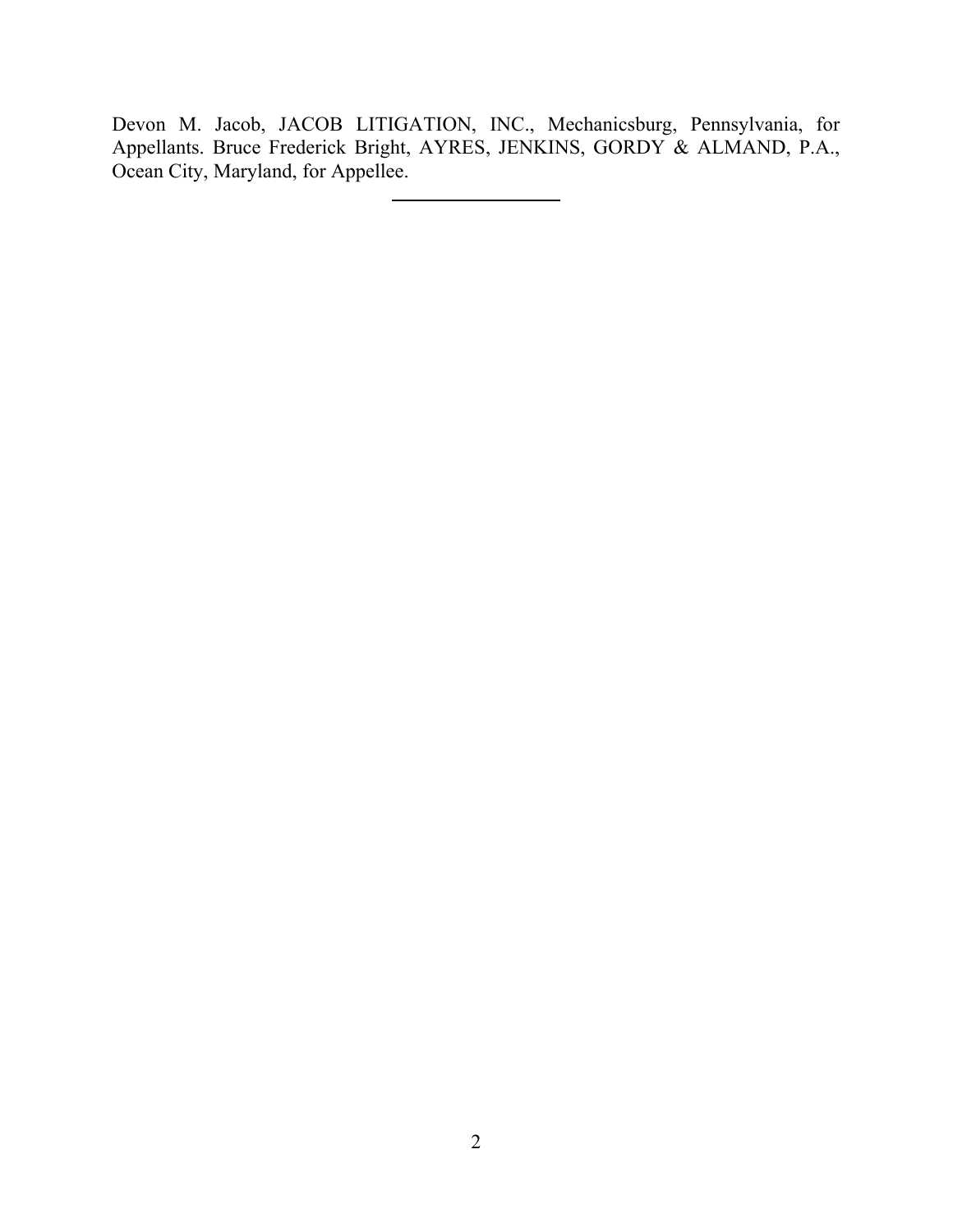#### QUATTLEBAUM, Circuit Judge:

In response to inquiries about topless sunbathing on its beaches, the Town of Ocean City, Maryland, passed an ordinance prohibiting public nudity. While the ordinance restricts both men and women from showing certain body parts in public, it prohibits only women from publicly showing their bare breasts. Plaintiffs, five women who seek "to be bare-chested in public in the same locations where it is lawful for men to be bare-chested," sued Ocean City to enjoin the ordinance, claiming it unconstitutionally discriminated against women. *See* J.A. 91a–95a. The gist of Plaintiffs' argument was that the gender classification in the ordinance could not withstand the heightened scrutiny required by the Equal Protection Clause of the Fourteenth Amendment to the United States Constitution.

The district court disagreed and granted Ocean City's Motion for Summary Judgment. We agree with the district court that Ocean City has established that prohibiting females from publicly showing their bare breasts is substantially related to an important government interest—protecting public sensibilities—and satisfies the heightened scrutiny of the Equal Protection Clause. For those reasons, and as explained below, we affirm.

#### I.

Ocean City is a beach town "located on a barrier island 8.4 miles long in Worcester County, Maryland and was originally founded as a fishing village in 1875." J.A. 358a. Ocean City currently has over 7,000 residents, with a median age around 54 years old. Despite its small population, Ocean City is a frequent tourist location, with over 300,000 vacationers per weekend during the busy summer months and 200,000 vacationers per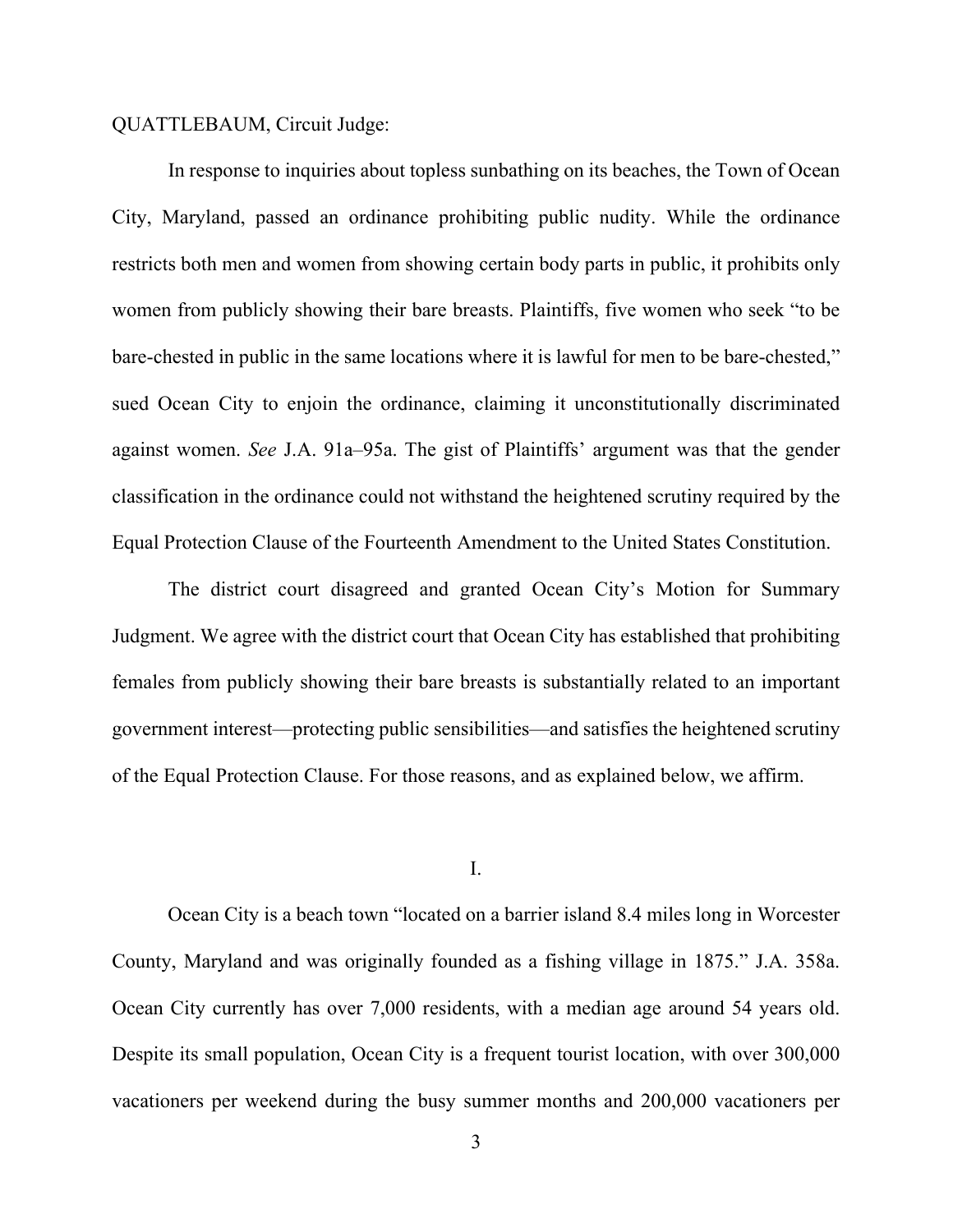weekend during the off-season months. "Ocean City has long been identified and considered by its visitors and residents, and has identified itself, as a family-friendly resort catering to visitors of all ages and providing a family-friendly environment." J.A. 609a.

On August 17, 2016, Plaintiff Chelsea Eline contacted the Ocean City Police Department and the Worcester County State's Attorney "regarding her stated intention to go 'topless' in Ocean City[,] including on its beaches." J.A. 607a. "Eline took the position . . . that she had a constitutionally-protected right to be topless (i.e., expose her breasts) in public, including in Ocean City and on its beaches." J.A. 608a. As a result of her inquiry, the possibility of Ocean City becoming a topless beach "became a matter of great public attention and concern . . . ." J.A. 608a. Mayor Richard W. Meehan and members of the Ocean City Council "received many emails and phone calls from Ocean City residents and vacationers expressing great concern about the possibility that Ocean City beaches would become topless beaches." J.A. 608a (internal quotation marks omitted). Due to the large number of inquiries government officials received on the issue, Ocean City posted an announcement on its website titled "Ocean City Is Not a Topless Beach & Will Not Become A Topless Beach." J.A. 612a.

The Ocean City Council then held a special meeting to consider the first reading of a proposed ordinance to regulate public nudity—Ordinance 2017-10 ("the Ordinance"). The Ordinance defines nudity as follows:

(a) Nude, or a State of Nudity means the showing of the human male or female genitals, pubic area, vulva, anus, or anal cleft with less than a full opaque covering, the showing of the female breast with less than a fully opaque covering of any part of the nipple, or the showing of the covered male genitals in a discernibly turgid state.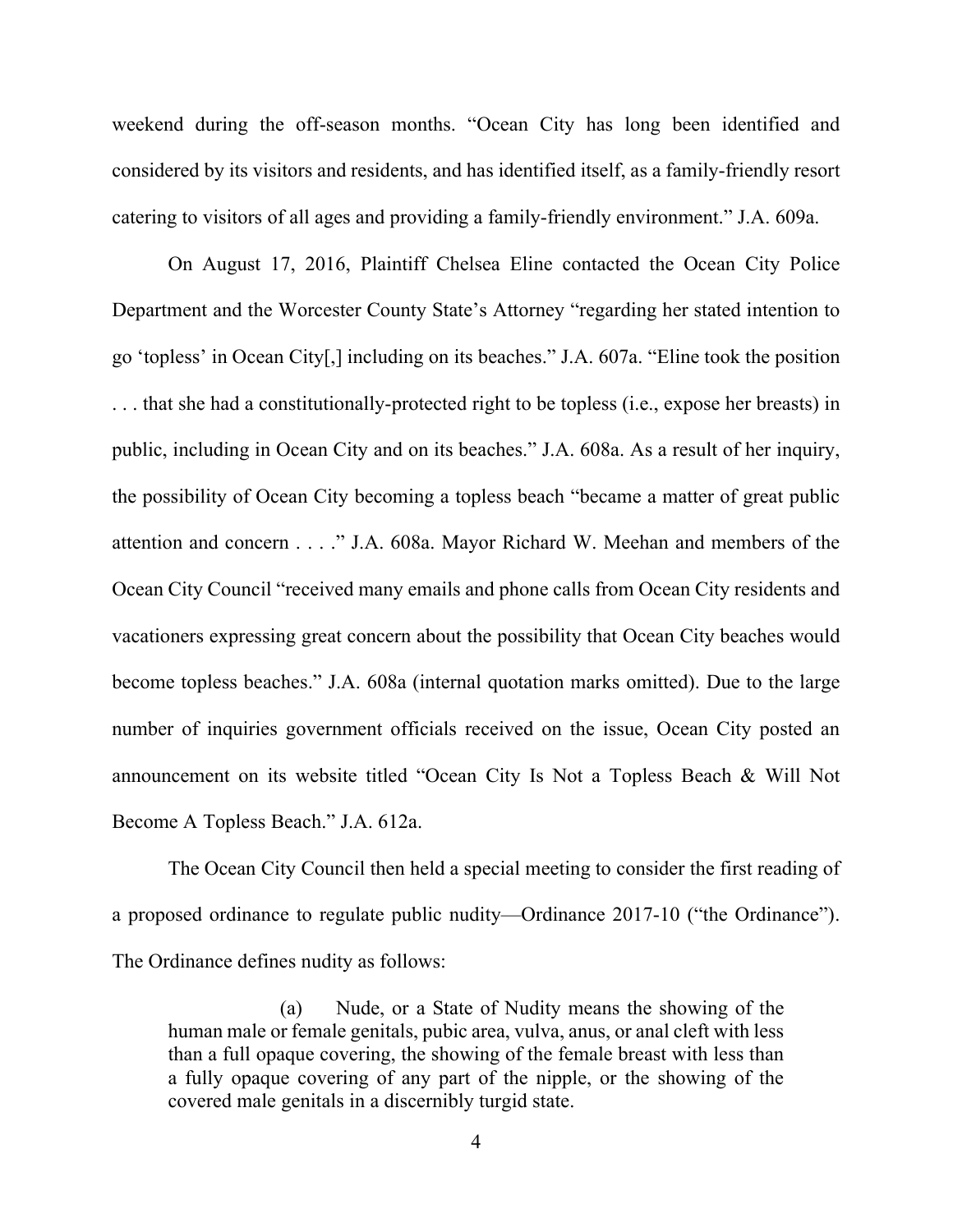J.A. 46a. The Ordinance also recognizes that "[p]rotecting the public sensibilities is an important governmental interest" and contains a legislative finding that "a prohibition against females baring their breasts in public, although not offensive to everyone, is still seen by society as unpalatable." J.A. 45a.

At the meeting, the Ordinance was read, and the floor was opened to the public. Only one member in the audience—a 70-year-old Ocean City resident—spoke. She expressed support for the Ordinance. City Council then passed the Ordinance on first reading unanimously. Following that vote, a Council member moved to immediately enact the Ordinance on an emergency basis. That motion passed unanimously as well. After that, Mayor Meehan approved the passage of the Ordinance as an emergency ordinance.

Plaintiffs<sup>[1](#page-4-0)</sup> sued Mayor Meehan and several other city officials<sup>[2](#page-4-1)</sup> in the United States District Court for the District of Maryland, alleging a 42 U.S.C. § 1983 claim for violation of their equal protection rights.<sup>[3](#page-4-2)</sup> Plaintiffs sought a declaration that the Ordinance violates

<span id="page-4-0"></span> $<sup>1</sup>$  None of the Plaintiffs are residents of Ocean City nor even the county in which it</sup> resides. Three are Maryland residents who live in other counties, and two reside out of state. All claim they frequent Ocean City beaches and state they desire to do so topless.

<span id="page-4-1"></span><sup>&</sup>lt;sup>2</sup> The other officials were Emergency Services Director Joseph J. Theobald and Chief of Police Ross C. Buzzuro. Plaintiffs subsequently dismissed Meehan, Theobald and Buzzuro. Therefore, the case proceeded only against Ocean City.

<span id="page-4-2"></span><sup>3</sup> Plaintiffs also alleged a *Monell* claim against Ocean City for violation of Plaintiffs' equal protection rights. *See Monell v. Dep't of Soc. Servs. of the City of New York*, 436 U.S. 658, 690 (1978) (holding that municipalities "can be sued directly under § 1983 for monetary, declaratory, or injunctive relief where . . . the action that is alleged to be unconstitutional implements or executes a policy statement, ordinance, regulation, or decision officially adopted and promulgated by that body's officers"). Additionally, Plaintiffs alleged a claim for violation of Article 46 of the Declaration of Rights to the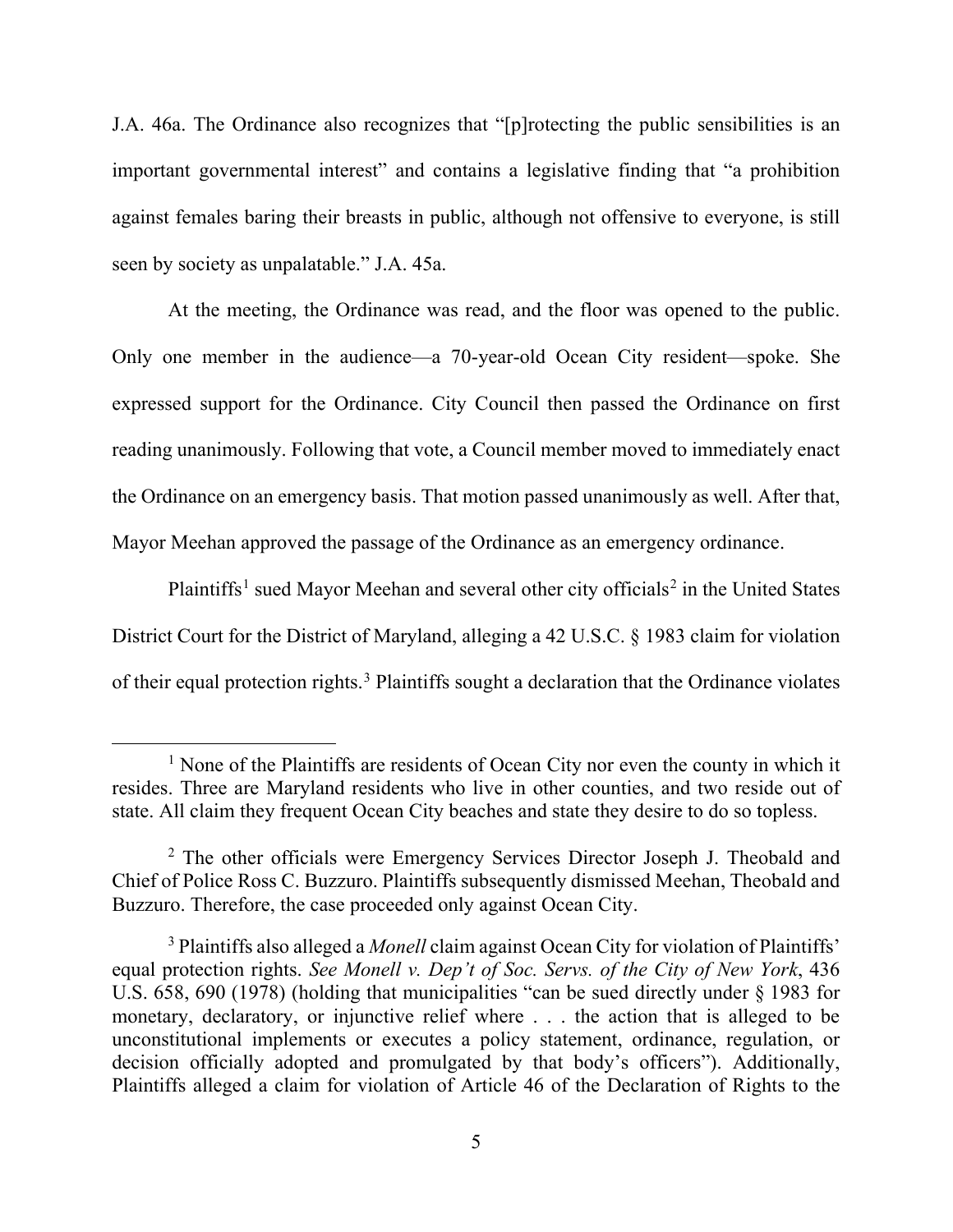the Equal Protection Clause and a preliminary and permanent injunction precluding Ocean City from enforcing the Ordinance.

Later, after Plaintiffs moved for a preliminary injunction, the parties presented evidence at a hearing on the motion. None of the Plaintiffs testified. Instead, they presented their proposed expert witness, Dr. Debby Herbenick, who had produced two expert reports. Dr. Herbenick's initial report acknowledges that the Ordinance contains language indicating that it was enacted for the protection of the public sensibilities. Despite that, she offered four opinions that conflict with the Ocean City Council's legislative findings:

- (1) the ordinance fails to acknowledge important similarities between female and male breasts,
- (2) the ordinance overstates differences between female and male breasts.
- (3) the notion that females baring their breasts in public "is still seen by society as unpalatable," is not supported by peer-reviewed scientific research.
- (4) peer-reviewed scientific research supports the conclusion that by not treating females and males equally in regard to their ability to appear barechested may contribute to harmful secondary effects, such as discouraging breastfeeding and promoting a culture that over-sexualizes girls and women; thus harming and not protecting the public.

J.A. 1260a. Dr. Herbenick's supplemental expert report indicated that she "systematically reviewed more than one thousand historical and contemporary photographs from Ocean City, Maryland." J.A. 1268a. Based upon this review, Dr. Herbenick opined "that public sensibilities have evolved rapidly over the decades regarding what males and females wear on or near the Ocean City beaches. From the 1930s to 1960s and 1970s, there were

Maryland Constitution. *See* Md. Const. Dec. of Rights, Art. 46 ("Equality of rights under the law shall not be abridged or denied because of sex.").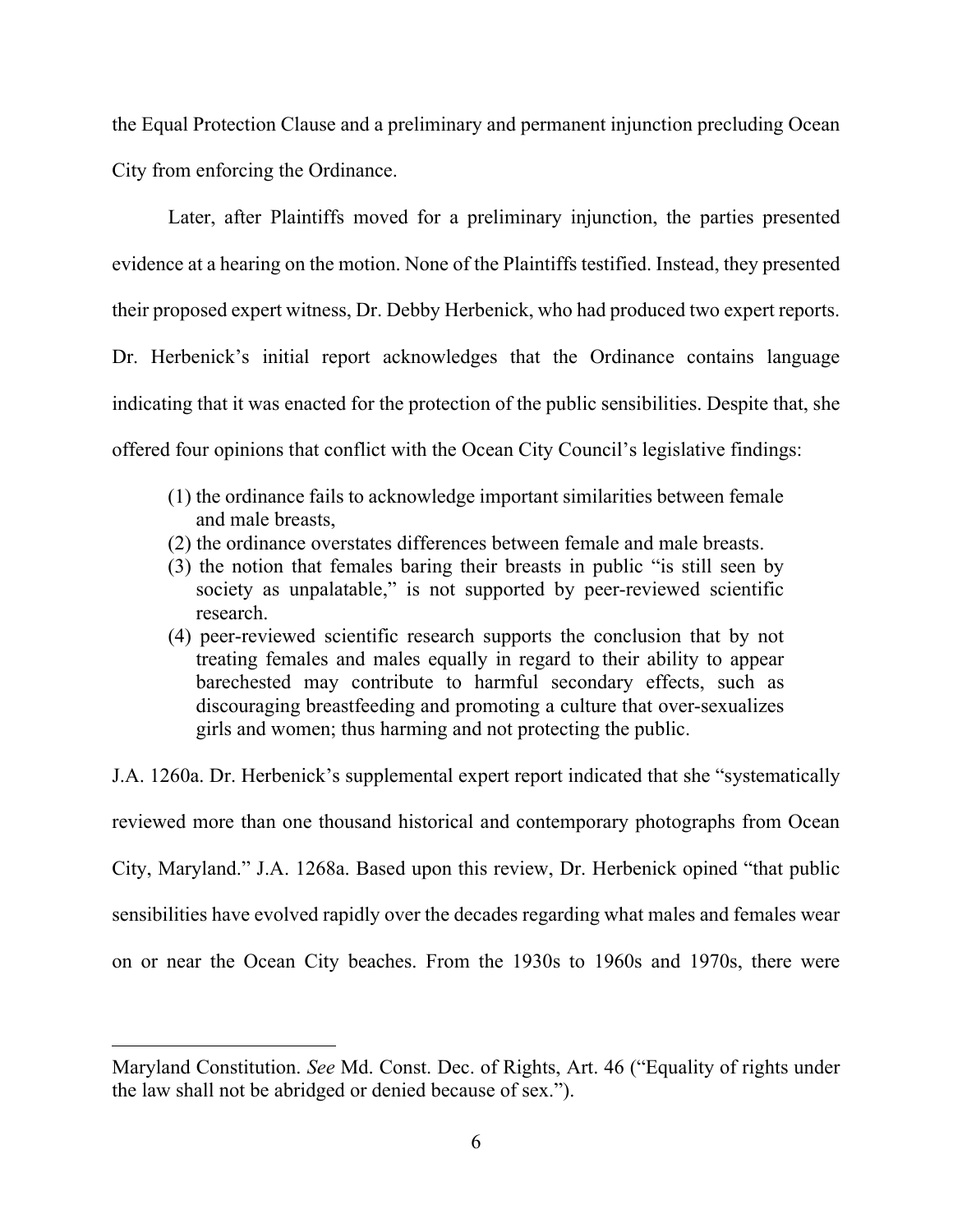considerable changes that resulted in men going from covering their chests to baring their chests, and from women wearing dresses and even stockings to wearing bikinis." J.A. 1268a. Additionally, the supplemental expert report stated that "Ocean City has seen the establishment of two Hooters locations, with quite a few photos of 'Hooters girls' posing with young boys." J.A. 1268. Moreover, she indicated "recent decades have seen women in Ocean City wearing thong or g-string bikini bottoms, and even 'pasties' that cover just the nipples during 'Best Body' competitions." J.A. 1268a. At the hearing, Dr. Herbenick testified largely consistent with her reports.

Ocean City presented Mayor Richard Meehan, Council Member Mary P. Knight, and Melanie Pursel—the President and CEO of the Ocean City Chamber of Commerce. These witnesses all testified about communications they had received in support of the Ordinance.

The district court denied Plaintiffs' motion. Noting the majority of cases that have upheld similar public nudity laws, the court found that it was bound by our decision in *United States v. Biocic*, 928 F.2d 112, 115–116 (4th Cir. 1991), which recognized that protecting the portion of society that disfavored public display of female breasts furthers an important governmental interest. [4](#page-6-0) The district court described the testimony from Ocean City's witnesses—Mayor Meehan, Council Member Knight and Ms. Pursel—which indicated that many Ocean City residents and vacationers had voiced strong opposition to

<span id="page-6-0"></span><sup>4</sup> Ocean City and the district court referred to this governmental interest as protection of "public sensibilities." *See* J.A. 45a, 432a–33a. For ease of reference, we adopt this shorthand description.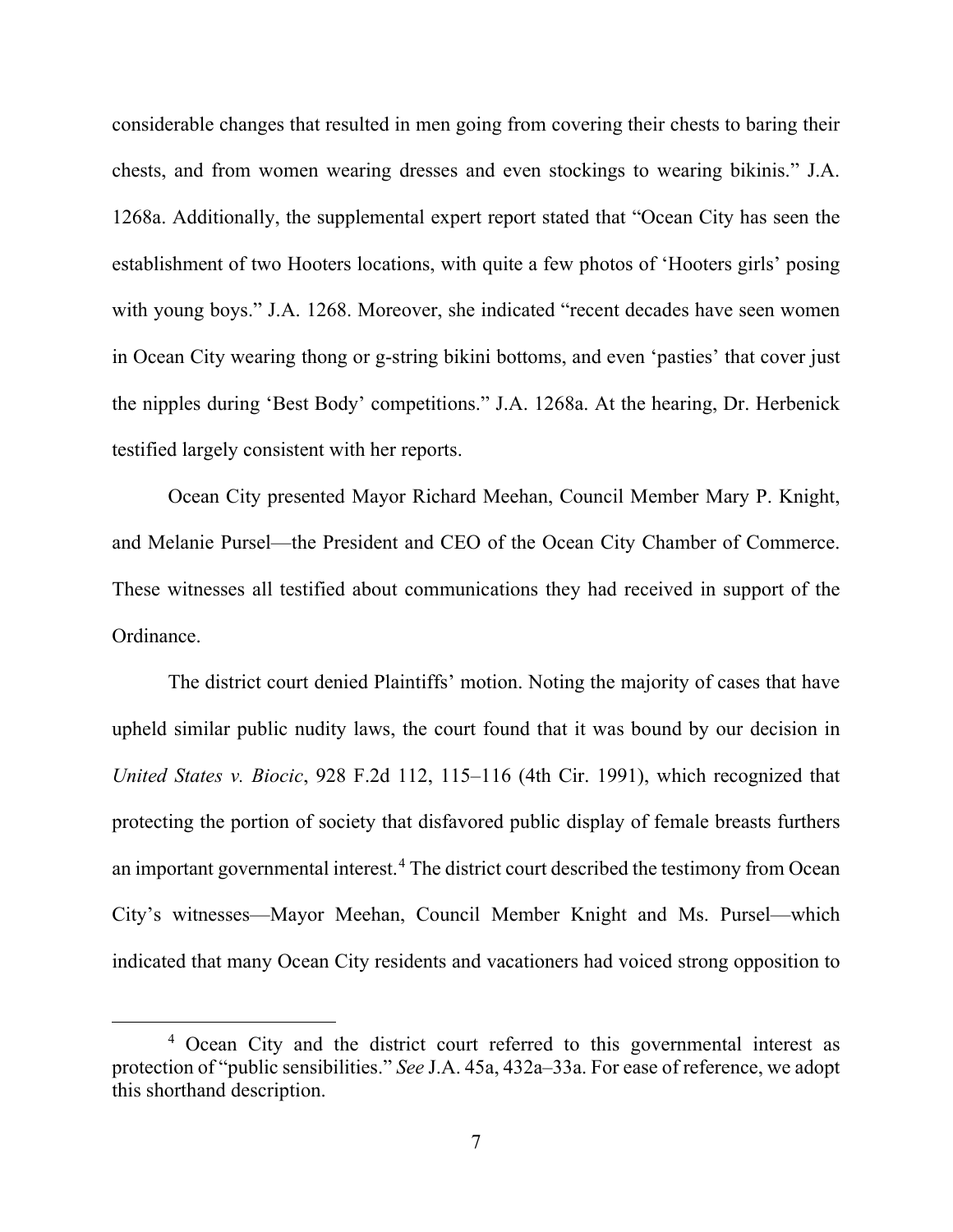allowing public nudity in Ocean City. It then noted that "Plaintiffs did not testify, choosing instead to rely upon an expert witness, [Dr.] Herbenick . . . ." J.A. 431a. The district court did not find Dr. Herbenick's opinion persuasive and, more importantly, concluded that it was "not strictly relevant to the issue at hand" because "[i]nstead of her testifying as to what Ocean City's citizens' public sensibilities *are*, she testified as to what she thought they *should be.*" J.A. 432a. Accordingly, the district court concluded that "Plaintiffs did not muster any evidence to show that Ocean City's citizens shared their view that women should be able to be bare-chested in public places as men are." J.A. 432a. It determined that "assessment of public sensibilities does not require precise scientific sampling," and found that Ocean City's witnesses were able to articulate the public sensibilities of the Ocean City community because—as elected officials—they are "accredited as accurate barometers of public sensibilities" and "can, and do, speak for the public." J.A. 432a. The court also relied on the information that Ocean City's witnesses provided about the support they received from the public about the ordinance. It concluded, therefore, that "Ocean City has shown its ordinance is substantially related to an important government objective, the protection of public sensibilities." J.A. 433a.

After a year of litigation, the parties each moved for summary judgment.<sup>[5](#page-7-0)</sup> Through discovery, the record had been developed somewhat since the Order denying Plaintiffs'

<span id="page-7-0"></span><sup>5</sup> Additionally, Plaintiffs moved to exclude Mayor Meehan and Council Member Knight as expert witnesses, arguing that neither were qualified to offer expert opinions, that their opinions would not be reliable and that Ocean City did not comply with the disclosure requirements of Federal Rule of Civil Procedure 26(a)(2). In response, Ocean City clarified that it was not offering these witnesses as experts but, instead, was offering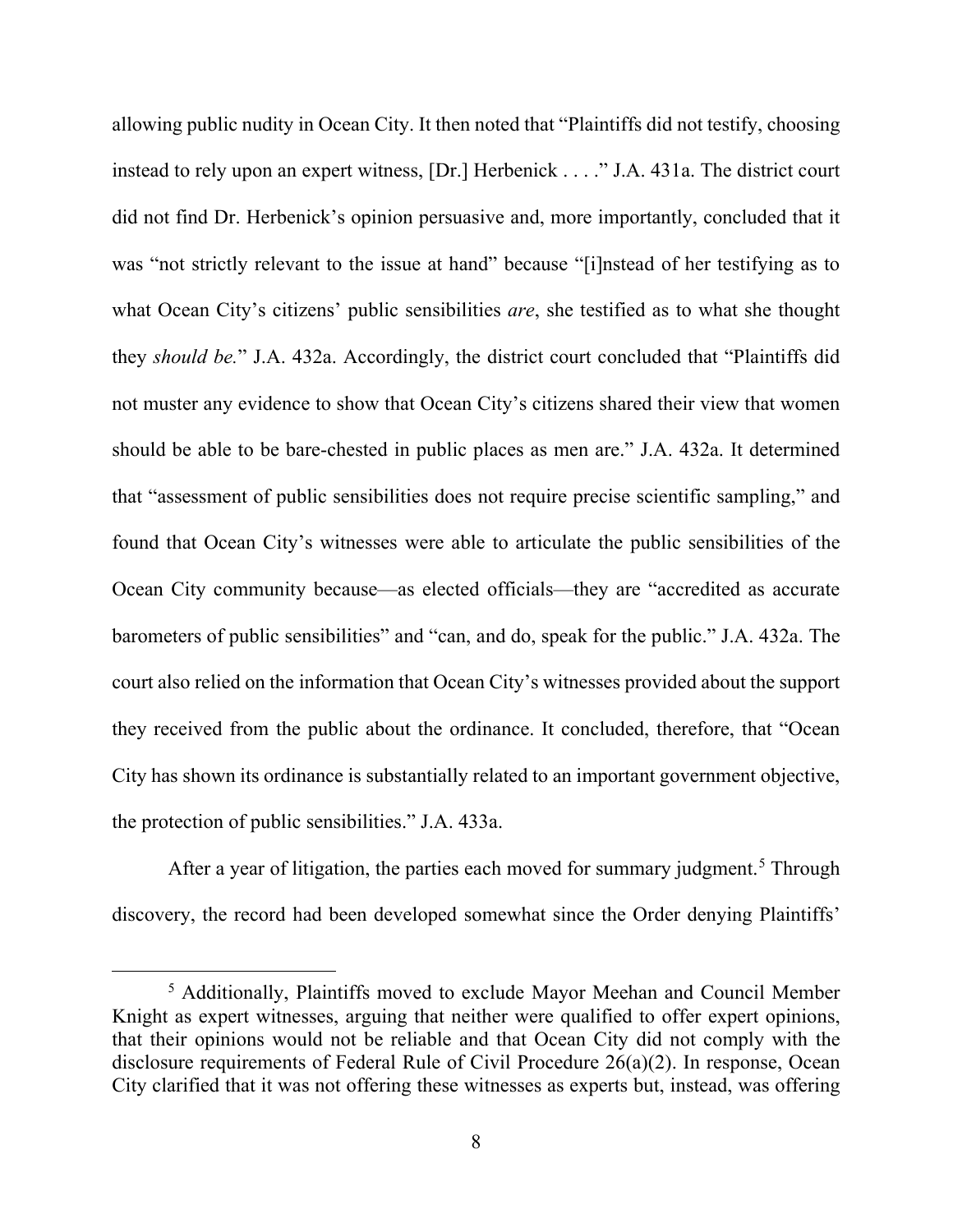Motion for Preliminary Injunction. For example, the parties deposed several witnesses and produced emails from concerned residents and vacationers, which were largely in support of the Ordinance. Nevertheless, the arguments offered at summary judgment were not materially different from those offered in connection with the Motion for Preliminary Injunction.

The district court granted summary judgment for Ocean City on all of Plaintiffs' claims. Initially, in evaluating Ocean City's adoption of the Ordinance, it "'assume[d], without deciding' that a classification based on 'anatomical differences between male and female' qualifies as a gender-based distinction in the context of the equal protection analysis." J.A. 1306a (quoting *Biocic*, 928 F.2d at 115). The district court then found that Dr. Herbenick's opinions were irrelevant and declined to consider them in evaluating Plaintiffs' constitutional challenges to the Ordinance. In its Order, the district court found that "Dr. Herbenick's opinion that the ordinance overstates differences between females and males in terms of breasts/chests, focusing heavily on sexualization does not help the Court to understand whether Ocean City's public sensibilities support a ban on public female toplessness." J.A. 1303a (internal quotation marks omitted). Nor, the district court concluded, did Dr. Herbenick's opinion that female toplessness is not generally seen as

them as fact witnesses who may offer lay opinions. The district court agreed that Ocean City was not seeking to offer expert testimony, concluding that Mayor Meehan and Council Member Knight were entitled to "testify as to what they have observed and experienced in the course of their personal community interactions," as such testimony was "relevant to determining the purpose of the Ordinance . . . ." J.A. 1300a–02a. Accordingly, the district court denied Plaintiffs' Motion to Exclude as moot.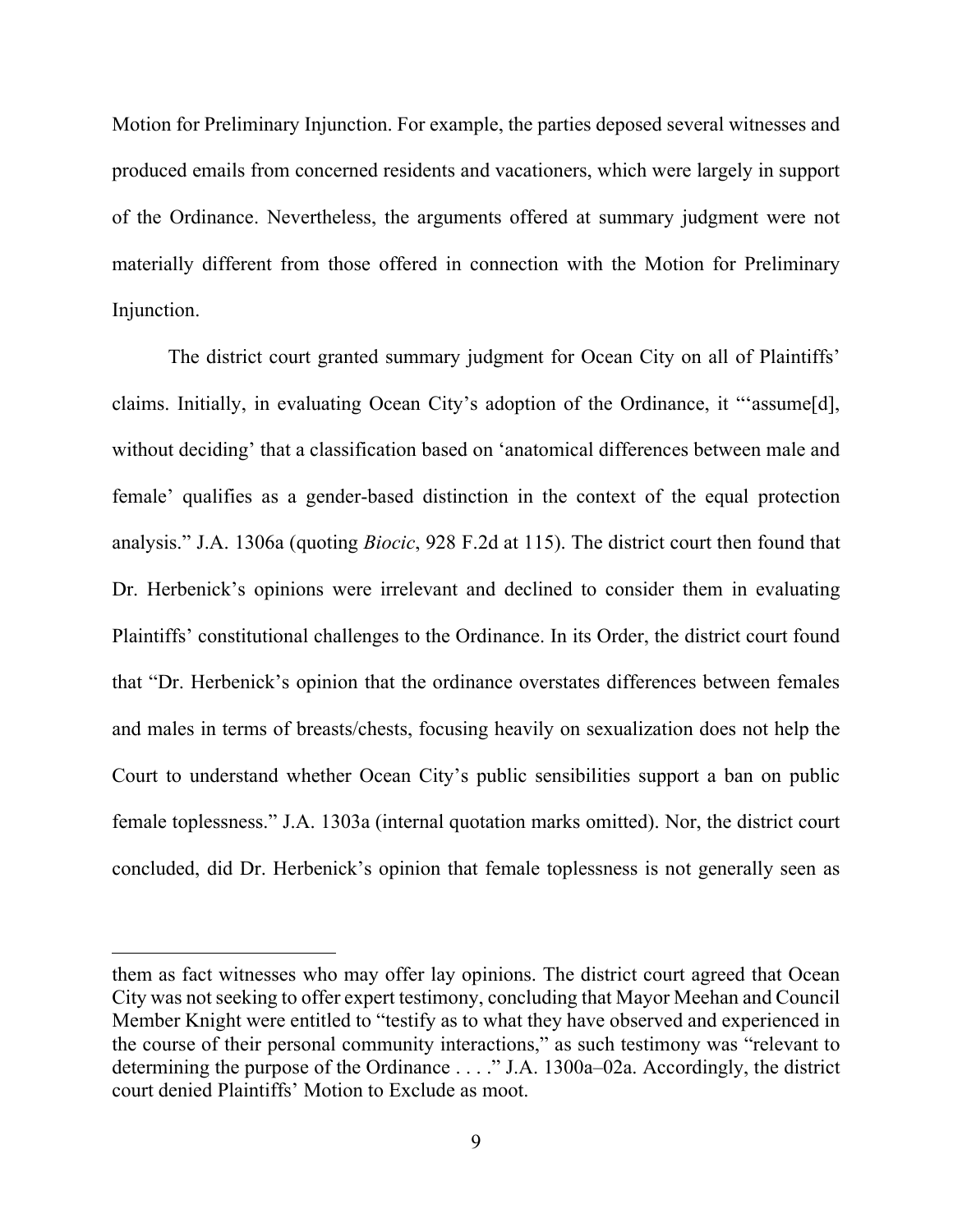unpalatable in contemporary American society help resolve whether female toplessness is considered unpalatable in Ocean City.

Then, relying on this Court's decision in *Biocic*, as well as most courts from around the country that have considered this issue, the district court held that the purpose of the restriction—protecting the public sensibilities—was an important governmental interest. Finally, echoing its analysis of the evidence presented by Ocean City in response to Plaintiffs' Motion for Preliminary Injunction, the court held that the record established that the restriction was substantially related to that interest.<sup>[6](#page-9-0)</sup> Accordingly, the district court granted Ocean City's Motion for Summary Judgment and denied Plaintiffs' Motion for Summary Judgment.

Plaintiffs filed a timely Notice of Appeal from the district court's Order. They ask us to reverse the district court's grant of summary judgment in favor of Ocean City and find that the Ordinance is unconstitutional under the Equal Protection Clause of the United States Constitution. In assessing this argument, we review that decision de novo, "applying the same legal standards as the district court and viewing all facts and reasonable inferences in the light most favorable to the nonmoving party." *Ballengee v. CBS Broad., Inc.*, 968 F.3d 344, 349 (4th Cir. 2020).

<span id="page-9-0"></span><sup>6</sup> Because the district court found no constitutional violation, it also granted summary judgment for Ocean City on Plaintiffs' *Monell* claim. Additionally, the district court—applying Maryland law—found "substantial justification" for the Ordinance and granted summary judgment for Ocean City on Plaintiffs' claim under Article 46 of the Maryland Declaration of Rights. *See Giffin v. Crane*, 716 A.2d 1029, 1037 (Md. 1998) (noting that Article 46 "flatly prohibits genderbased classifications, absent substantial justification").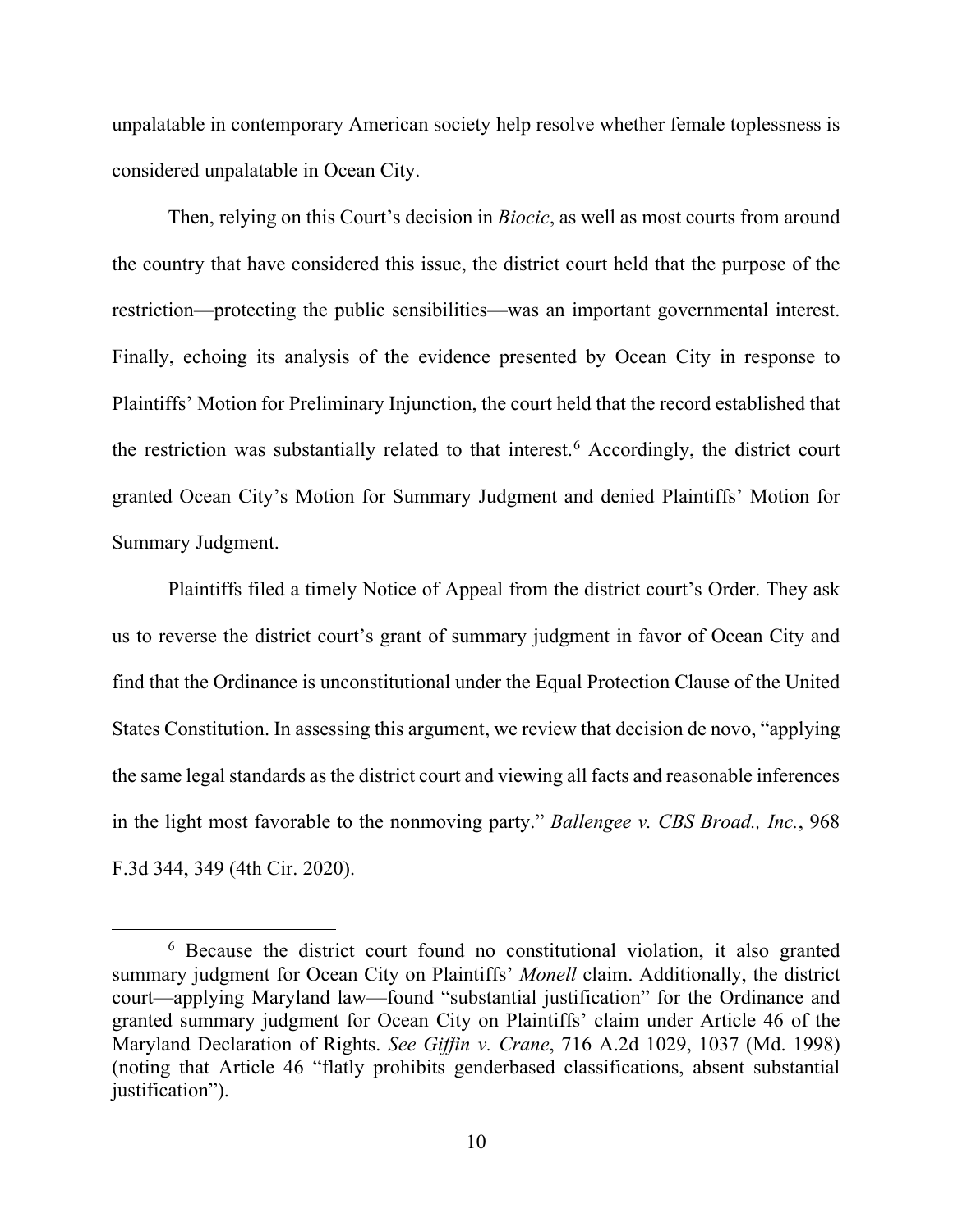II.

The Equal Protection Clause of the United States Constitution provides that: "No State shall . . . deny to any person within its jurisdiction the equal protection of the laws." U.S. Const. amend. XIV, § 1. When a law containing a gender-based classification is challenged under the Equal Protection Clause, "[t]he burden of justification is demanding and it rests entirely on the State." *United States v. Virginia*, 518 U.S. 515, 533 (1996). When examining the "differential treatment<sup>[1]</sup>, . . . the reviewing court must determine whether the proffered justification is exceedingly persuasive." *Id.* at 532–33 (internal quotation marks omitted).

"The defender of legislation that differentiates on the basis of gender must show 'at least that the [challenged] classification serves important governmental objectives and that the discriminatory means employed are substantially related to the achievement of those objectives.'" *Sessions v. Morales-Santana*, 137 S. Ct. 1678, 1690 (2017) (quoting *Virginia*, 518 U.S. at 533). Moreover, the classification must meet that heightened standard by today's assessment, for the Supreme Court "has recognized that new insights and societal understandings can reveal unjustified inequality within our most fundamental institutions that once passed unnoticed and unchallenged." *Obergefell v. Hodges*, 576 U.S. 644, 673 (2015). "The justification must [also] be genuine, not hypothesized or invented *post hoc* in response to litigation." *Virginia*, 518 U.S. at 533. "And it must not rely on overbroad generalizations about the different talents, capacities, or preferences of males and females." *Id.*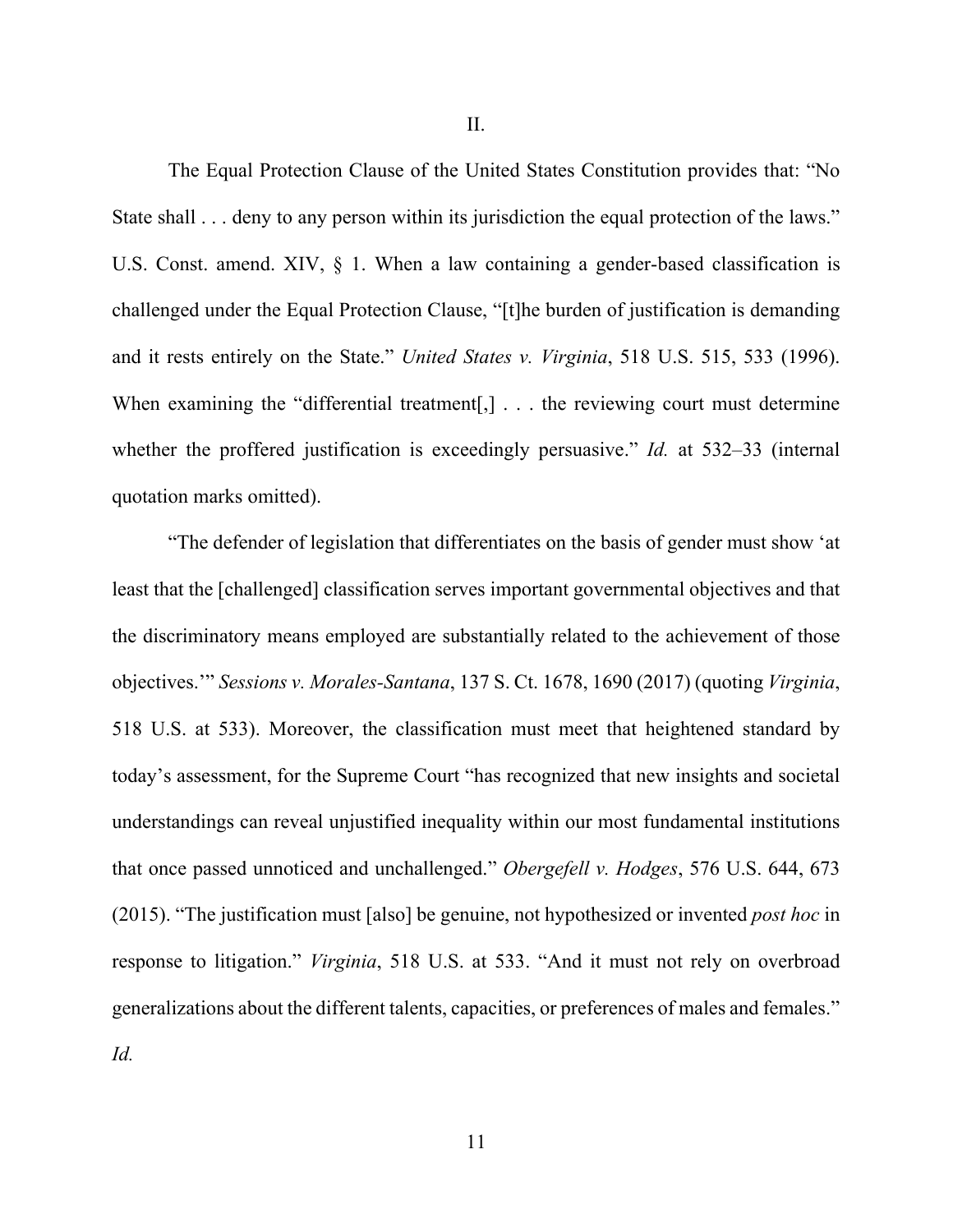However, "[t]he heightened review standard [the Supreme Court's] precedent establishe[d] does not make sex a proscribed classification." *Id.* That is so because "the two sexes are not fungible; a community made up exclusively of one [sex] is different from a community composed of both." *Ballard v. United States*, 329 U.S. 187, 193 (1946). "Inherent differences between men and women, we have come to appreciate, remain cause for celebration, but not for denigration of the members of either sex or for artificial constraints on an individual's opportunity." *Virginia*, 518 U.S. at 533 (internal quotation marks omitted). Laws may, for that reason, acknowledge the physical differences between men and women so long as they are not "used, as they once were, to create or perpetuate the legal, social, and economic inferiority of women." *Id*. at 534 (internal citation omitted).

Whether laws that prohibit public nudity by referencing anatomical differences between women and men—as the Ordinance does—qualify as gender-based classifications that are subject to heightened scrutiny for purposes of the Equal Protection Clause has not been squarely addressed by this Court or the Supreme Court. However, we decline to delve into that issue because, even assuming that the classification in the Ordinance is subject to heightened scrutiny, the gender-based classification in the Ordinance "serves important governmental objectives and . . . the discriminatory means employed are substantially related to the achievement of those objectives." *Virginia*, 518 U.S. at 533 (internal quotation marks omitted).

First, our *Biocic* decision teaches that the classification in the Ordinance serves an important government objective. There, an adult female "removed the top of her two-piece bathing suit, fully exposing her breasts" while walking on the beach in a Natural Wildlife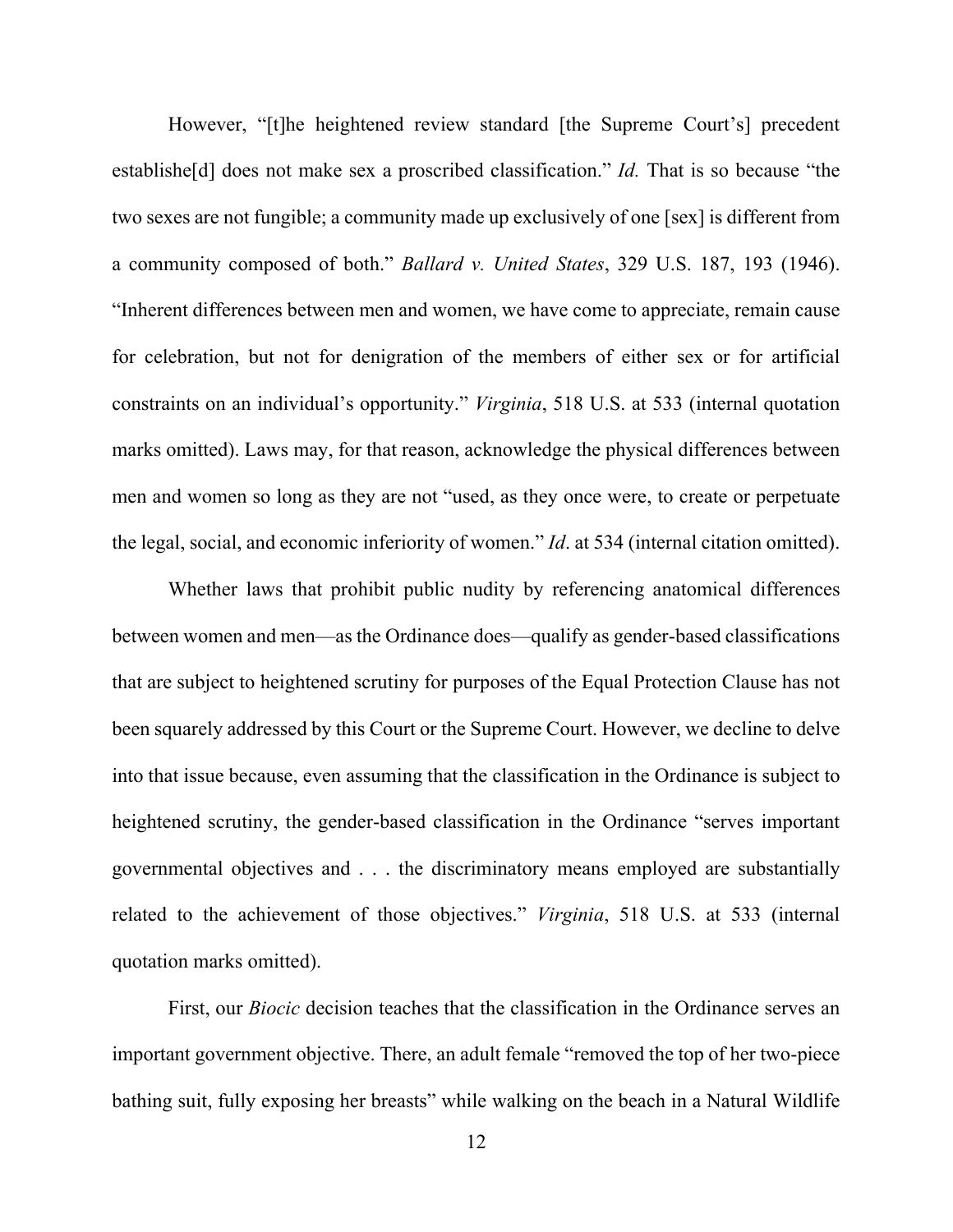Refuge. *Biocic*, 928 F.2d at 113. An officer of the federal Fish and Wildlife Service charged her with violating a federal regulation, which provided that "[a]ny act of indecency or disorderly conduct as defined by State or local laws is prohibited on any national wildlife refuge." *Id.* (alteration in original) (citing 50 C.F.R. § 27.83). The applicable local ordinance made it "unlawful for any person to knowingly, voluntarily, and intentionally appear . . . in a place open to the public or open to public view, in a state of nudity" and defined "state of nudity" to include the showing of female breasts. *Id.* (alteration in original). She appealed her conviction under this regulation, claiming that it violated the Equal Protection Clause. *Id.* at 114. We disagreed, concluding that:

The important government interest is the widely recognized one of protecting the moral sensibilities of that substantial segment of society that still does not want to be exposed willy-nilly to public displays of various portions of their fellow citizens' anatomies that traditionally in this society have been regarded as erogenous zones. These still include (whether justifiably or not in the eyes of all) the female, but not the male, breast.

*Id.* at 115–16. *Biocic* is clear. And we are not permitted to discard it merely due to the passage of time.

Importantly, the overwhelming majority of courts that have addressed laws banning public female toplessness have upheld their constitutionality. *See, e.g.*, *Free the Nipple – Springfield Residents Promoting Equal. v. City of Springfield, Mo.*, 923 F.3d 508, 512 (8th Cir. 2019) (noting "important governmental interests in promoting public decency and proscribing public nudity to protect morals, public order, health, and safety" and collecting cases upholding similar laws); *see also* Kimberly J. Winbush, *Regulation of exposure of female, but not male, breasts*, 67 A.L.R.5th 431, § 2[a] (1999) ("As a general rule, the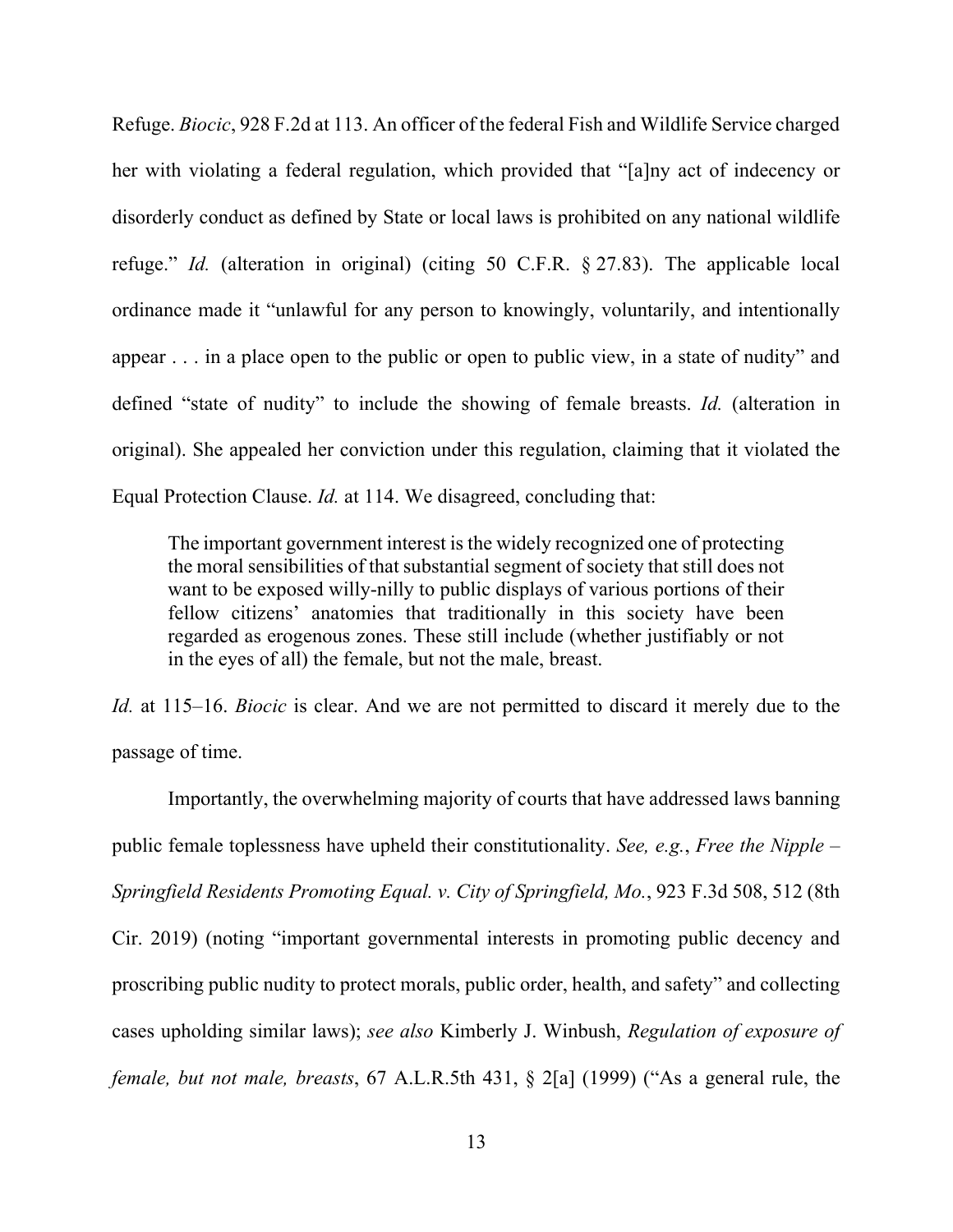courts have concluded that the equal protection clause of the Fourteenth Amendment does not prohibit such ordinances  $\dots$ ").<sup>[7](#page-13-0)</sup>

Plaintiffs acknowledge *Biocic* and the other courts that have expressed the same view. They ask us to overrule *Biocic*, however, largely suggesting it represents a viewpoint that is outdated at best and misguided at worst. As far as being outdated, Plaintiffs argue that "[t]his nation has evolved significantly" during the thirty years since this Court issued its decision in *Biocic*. Appellants' Br. at 41. Therefore, in light of what they characterized as the changing public sentiment towards females as well as the Supreme Court's recent equal protection jurisprudence, Plaintiffs ask the Court to overrule *Biocic* and conclude that protecting the public sensibilities is no longer an important government interest.

To be sure, public attitudes about gender and sexuality are constantly changing and evolving. But our precedent has not changed. As a three-judge panel, we may not overrule *Biocic*, and it has not been overruled by the Supreme Court. In any event, Plaintiffs arguments do not persuade us that the important government interest we recognized then is no longer important.

<span id="page-13-0"></span><sup>7</sup> The outlier on this issue is *Free the Nipple-Fort Collins v. City of Fort Collins, Co.*, 916 F.3d 792 (10th Cir. 2019). There, the Tenth Circuit, in a divided decision, held a similar ordinance failed to withstand heightened scrutiny when justified on three reasons other than public sensibilities. *See id*. at 802–05. The issues presented to the Tenth Circuit, however, were in a different procedural context. The Tenth Circuit was reviewing a district court's issuance of a preliminary injunction; therefore, its finding on the constitutionality of the ordinance was limited to concluding that the plaintiffs "made a strong showing of their likelihood of success on the merits . . . ." *Id.* at 805. Even so, it acknowledged that its decision represented "the minority viewpoint." *Id.*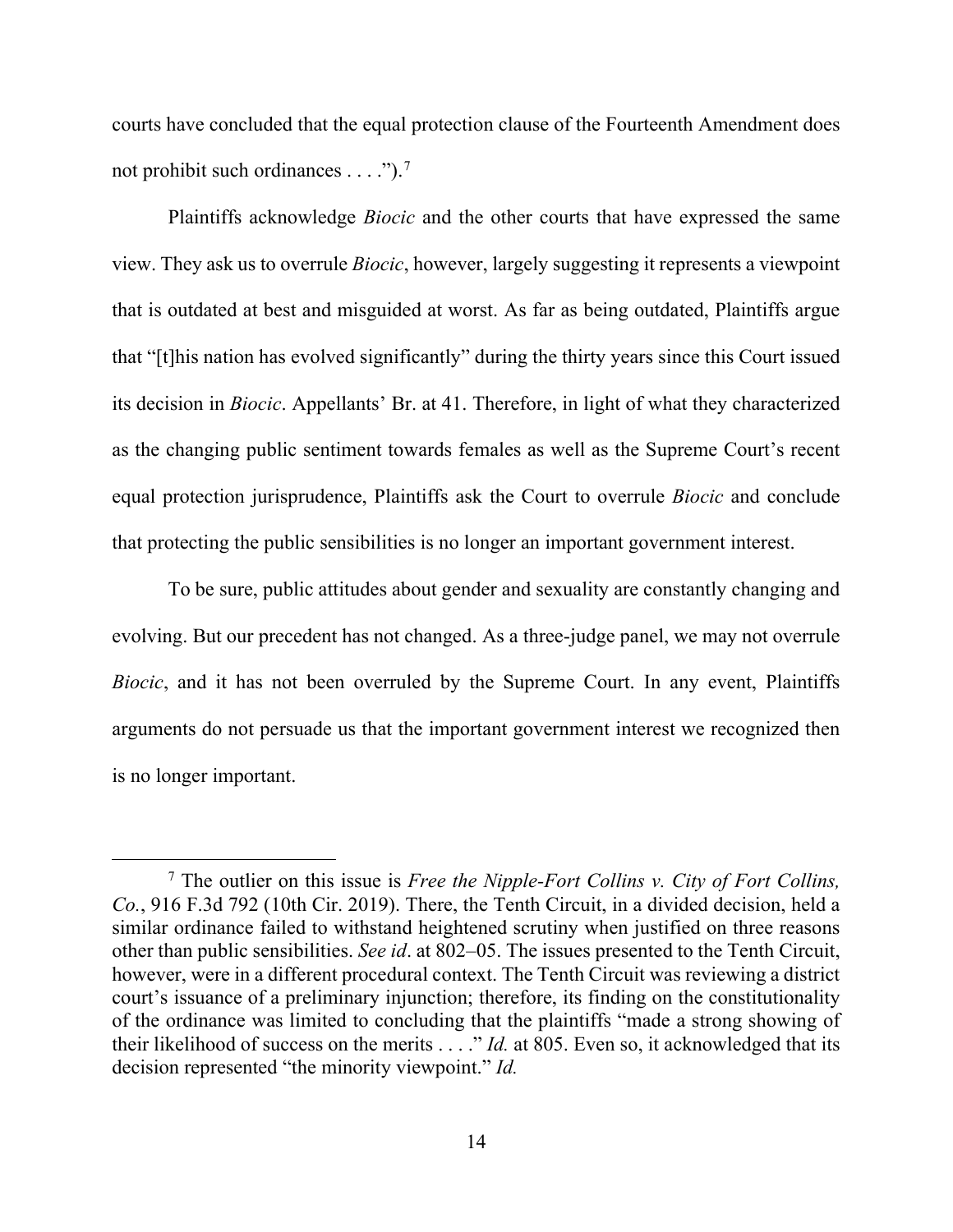As far as being misguided, Plaintiffs point out that perceived public moral sensibilities have been used to justify government action that we now recognize to be unconstitutional if not outright immoral. On this issue, they have a point. The judicial legacy of justifying laws on the basis of the perceived moral sensibilities of the public is far from spotless. Some government action that we now rightly view as unconstitutional, if not immoral, has been justified on that basis. Even so, in this situation, protecting public sensibilities serves an important basis for government action. Thus, following *Biocic* and the majority of courts that have addressed the issue, we find no error in the district court's determination that the provision in the Ordinance prohibiting the public showing of female breasts furthers the important governmental interest of protecting the public sensibilities.<sup>[8](#page-14-0)</sup>

Last, Plaintiffs alternatively argue that, even if *Biocic* controls, Ocean City has not established that the Ordinance is substantially related to protecting the public sensibilities of Ocean City residents and vacationers. That position, however, is belied by the record.

Ocean City presented testimonial and documentary evidence that demonstrated Ocean City residents and vacationers overwhelmingly supported the Ordinance. The vast majority of the emails in the record favor the Ordinance. And Meehan, Knight and Pursel all testified that they had received communications from residents and vacationers supporting it as well.

<span id="page-14-0"></span><sup>&</sup>lt;sup>8</sup> Of course, the Ordinance could serve other important governmental interests, such as "promoting public decency and proscribing public nudity to protect morals, public order, health, and safety." *See City of Springfield, Mo.*, 923 F.3d at 512. But those are not before us, and *Biocic* controls on the important governmental interest advanced by Ocean City.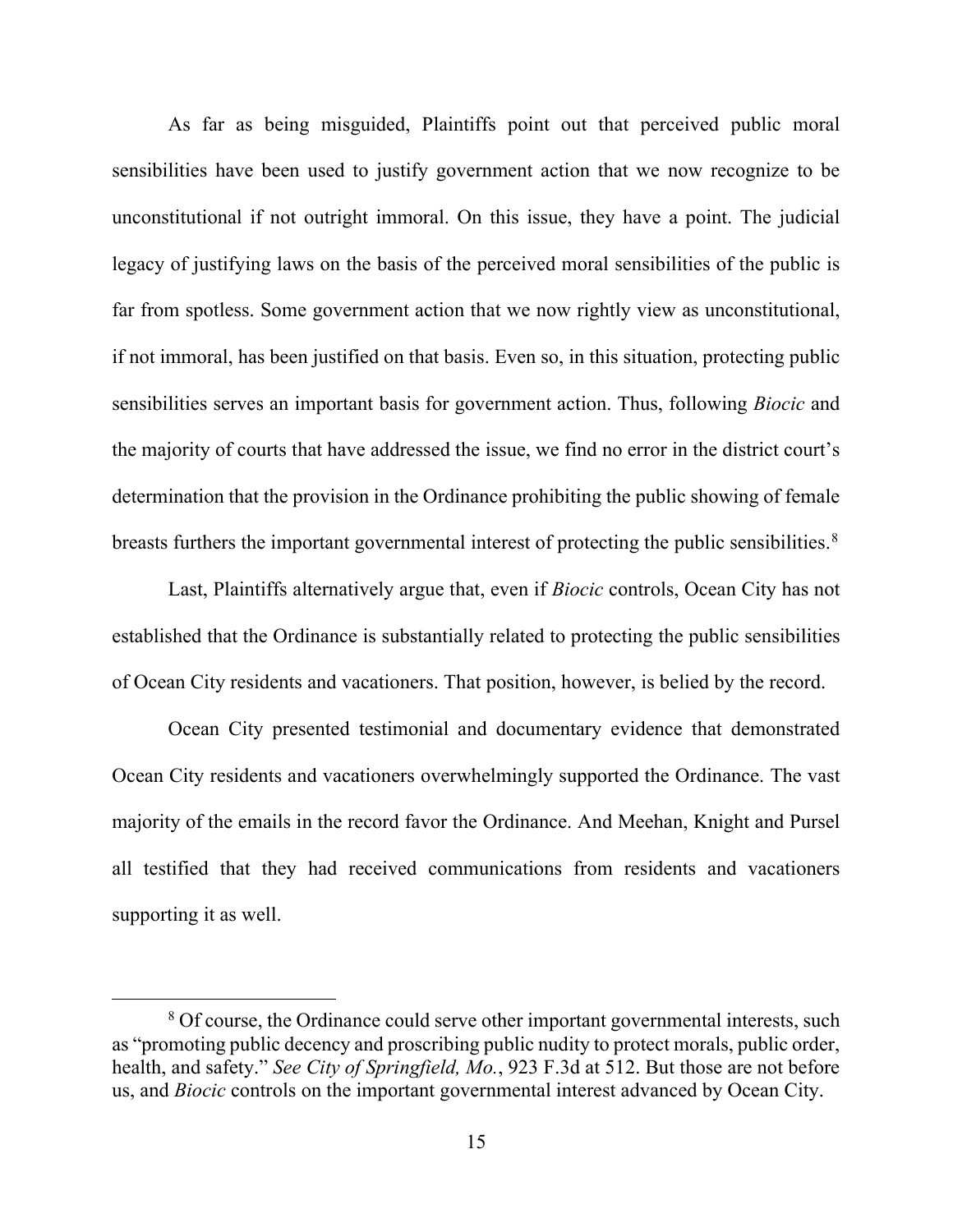Undeterred, Plaintiffs offer several counter-arguments. First, they criticize Ocean City's evidence. They argue it is not illustrative of the views of Ocean City because its population is transient due to tourism. But the emails sent to Mayor Meehan undermine this argument. Alongside the view of residents, many of the emails came from tourists who indicated that they would not vacation in Ocean City if public female toplessness was allowed.

Additionally, Plaintiffs argue the testimony of Ocean City's leaders who expressed their opinions on the public sensibilities concerning female toplessness lacks sufficient scientific basis. For example, they suggest that Ocean City officials did not save all emails related to the Ordinance and point out that the "names of the people who complained by telephone or in person were not recorded . . . ." Appellants' Br. at 23. But nothing in our precedent requires that a municipality empirically prove the public sensibilities of a community. The district court rightly held that Ocean City's leaders could offer testimony as fact witnesses giving lay opinions about the moral sensibilities of the Ocean City community based on their personal community interactions, including those interactions as elected officials. That is sufficient to show that the Ordinance is substantially related to this important governmental interest.

Finally, Plaintiffs contend the district court erred by excluding Dr. Herbenick's expert reports and testimony. They claim that this evidence reveals that public female toplessness does not violate the public sensibilities of Ocean City residents and vacationers. Even so, much of their briefing focuses on explaining Dr. Herbenick's qualifications and the methodology that she used to reach her opinions. Those arguments, however, miss the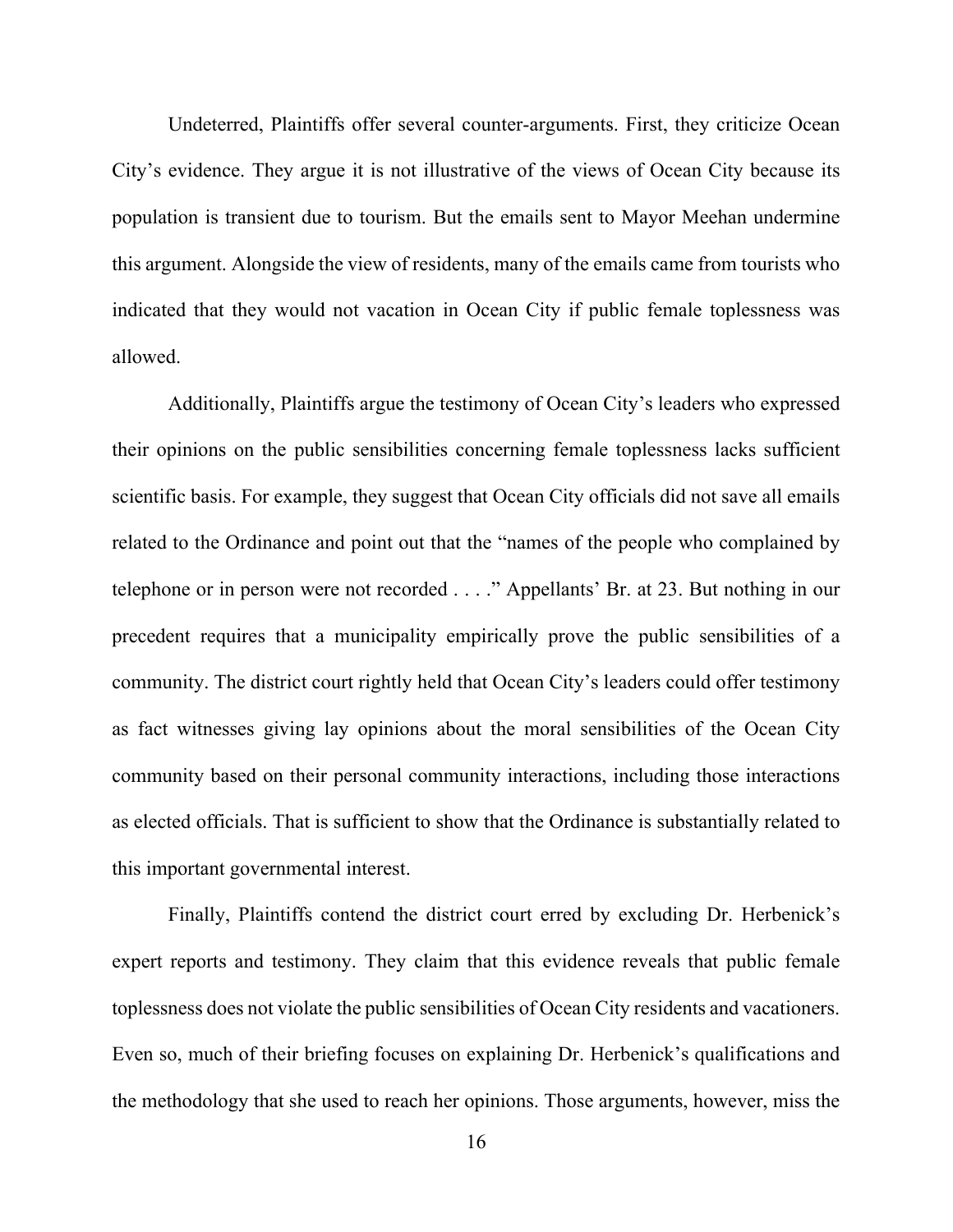point. To be sure, Dr. Herbenick has experience and expertise in human sexuality, including American societal attitudes concerning female breasts. But that does not make her testimony or opinions relevant to the discrete issue in this case—the public sensibilities of Ocean City residents and vacationers on the issue of public female toplessness. As the district court properly noted, while Dr. Herbenick's supplemental expert report does show a substantial transformation in male and female swimwear in Ocean City over the last century, "[t]he issue facing the Court is not whether society's ideas around appropriate beachwear have evolved over time, as they undeniably have . . . ." J.A. 1304a. The issue is the current public sensibilities on the issue of public female toplessness, and Dr. Herbenick offered no evidence that the public sensibilities of Ocean City residents or vacationers have evolved on that discrete issue.

The Federal Rules of Evidence "assign to the trial judge the task of ensuring that an expert's testimony both rests on a reliable foundation and is relevant to the task at hand." *Daubert v. Merrell Dow Pharms., Inc.*, 509 U.S. 579, 597 (1993). "In reviewing a trial court's ruling on experts, we are mindful of the Supreme Court's admonition against 'applying an overly stringent review . . . [that] fail[s] to give the trial court the deference that is the hallmark of abuse-of-discretion review.'" *United States v. Ancient Coin Collectors Guild*, 899 F.3d 295, 318 (4th Cir. 2018) (alterations in original) (quoting *Gen. Elec. Co. v. Joiner*, 522 U.S. 136, 143 (1997)). Accordingly, and in light of our deferential standard of review, we cannot conclude that the district court erred in concluding that Dr.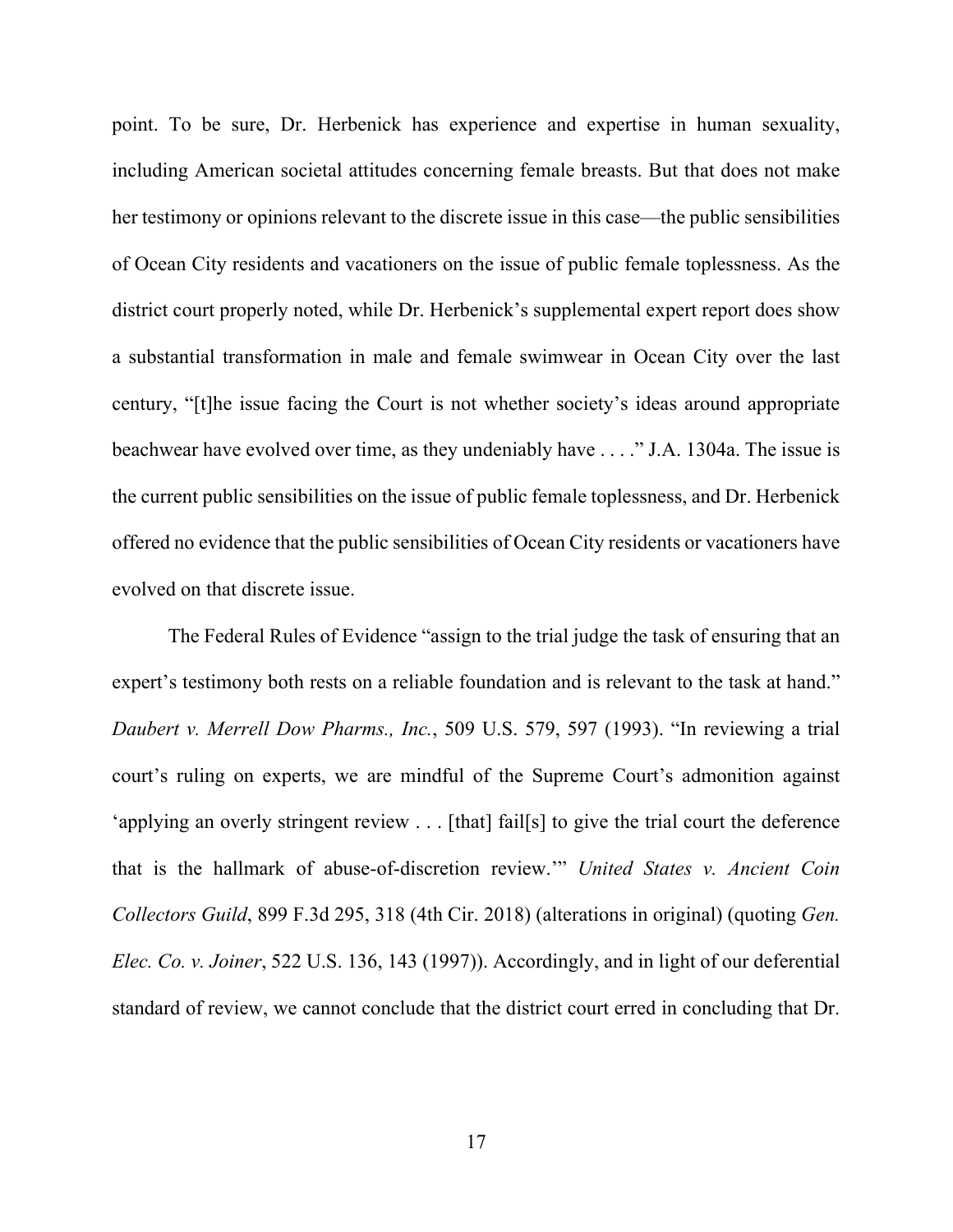Herbenick's testimony would not be helpful "to understand the evidence or to determine a fact in issue."[9](#page-17-0) *See* Fed. R. Evid. 702(a).

In sum, Ocean City has met its burden of showing the Ordinance is substantially related to an important government interest. The burden of proving the Ordinance's constitutionality rests with Ocean City, and it offered the only admissible evidence on the public sensibilities of Ocean City residents and vacationers. Accordingly, we find that Ocean City has met its burden of providing an exceedingly persuasive justification for treating the public showing of bare breasts by females and males differently in the Ordinance. We further hold that the prohibition on public female toplessness is substantially related to the important governmental interest in protecting the public sensibilities of Ocean City. *See Virginia* at 518 U.S. at 533. Therefore, we affirm the district court's grant of Ocean City's Motion for Summary Judgment on Plaintiffs' equal protection claim.[10](#page-17-1)

<span id="page-17-0"></span><sup>&</sup>lt;sup>9</sup> Similarly, we conclude that the district court did not err in denying Plaintiff's Motion to Exclude the testimony of Mayor Meehan and Council Member Knight. These witnesses were offered as lay witnesses. They provided opinion testimony that was based on their perceptions dealing with Ocean City residents and vacationers, was helpful in determining Ocean City's purpose in adopting the Ordinance and was not based on scientific, technical or other specialized knowledge. This is a quintessential example of the type of opinion testimony from lay witnesses that is permitted by Federal Rule of Evidence 701, and the district court did not abuse its discretion in finding it admissible. *See United States v. Hassan*, 742 F.3d 104, 130, 135–36 (4th Cir. 2014) (outlining the requirements for lay opinion testimony and noting that we will only overturn an evidentiary ruling "that is arbitrary and irrational" (internal quotation marks omitted)).

<span id="page-17-1"></span> $10$  Because we find that the district court properly concluded there was no constitutional violation, we also affirm the district court's grant of summary judgment on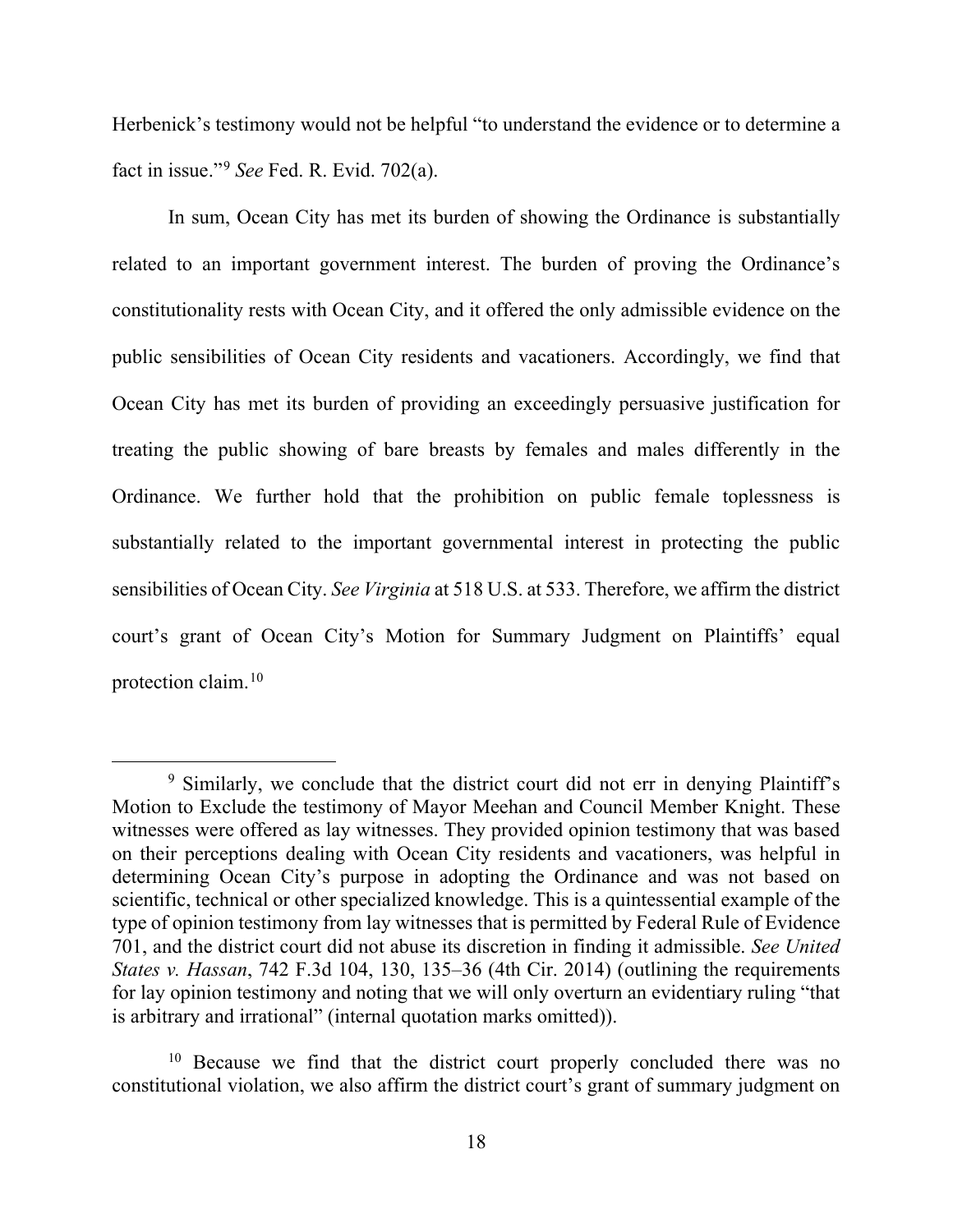For the reasons stated above, the district court's Order granting Ocean City's Motion for Summary Judgment, denying Plaintiffs' Motion for Summary Judgment and denying Plaintiffs' Motion to Exclude is

*AFFIRMED.*

Plaintiffs' *Monell* claim. And we find, for the reasons expressed by the district court, that the Ordinance does not violate Article 46 of the Maryland Constitution.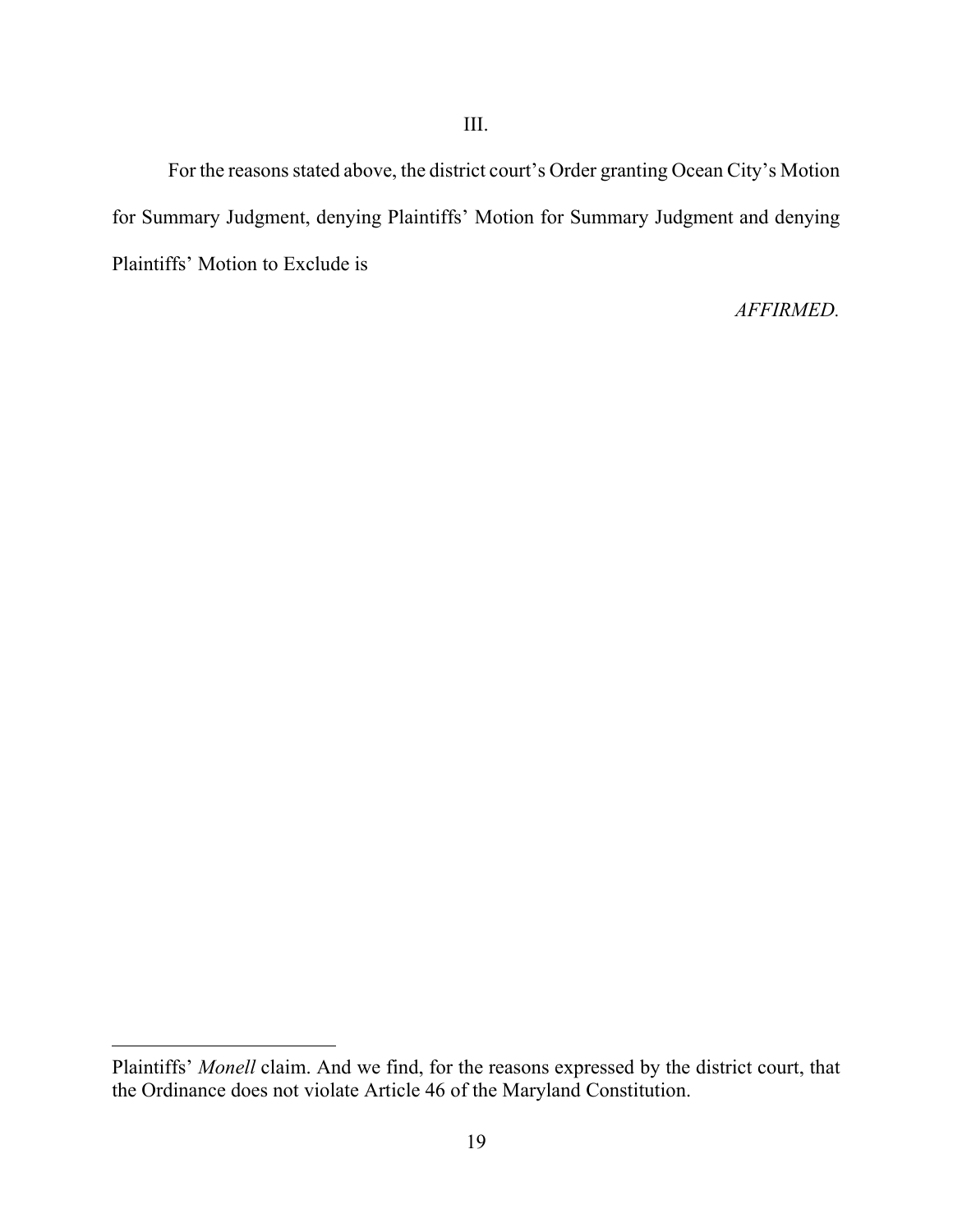## GREGORY, Chief Judge, concurring:

I agree that we must affirm the district court's grant of summary judgment to Ocean City under *United States v. Biocic*, 928 F.2d 112, 115–16 (4th Cir. 1991). However, I write separately, concerned that *Biocic*'s reasoning is inconsistent with equal protection principles. In *Biocic*, this Court upheld gender-based distinctions in nudity laws, believing them to substantially relate to an important governmental interest: "protecting the [community's] moral sensibilities." *Id.* at 115. Though we are bound by *Biocic*, the majority properly recognizes that "[s]ome government action that we now rightly view as unconstitutional, if not immoral," has been justified by invoking "the perceived moral sensibilities of the public." Maj. Op. at 15. This case raises the question, then, of how we distinguish between the types of disparate treatment justified by a community's public sensibilities and those that are not.

Ordinarily, we answer this question by determining whether the law's discriminatory classifications "create or perpetuate the legal, social, and economic inferiority of women." *United States v. Virginia*, 518 U.S. 515, 533 (1996). A law discriminating this way would not be permissible on the grounds that it reflected the views of a particular community. *See Lawrence v. Texas*, 539 U.S. 558, 582 (2003) (O'Connor, J., concurring) ("Indeed, we have never held that moral disapproval, without any other asserted state interest, is a sufficient rationale under the Equal Protection Clause to justify a law that discriminates among groups of persons.").

But *Biocic* contradicts this rule by permitting gender discrimination so long as the law doing so is supported by "public sensibilities." Because local legislative bodies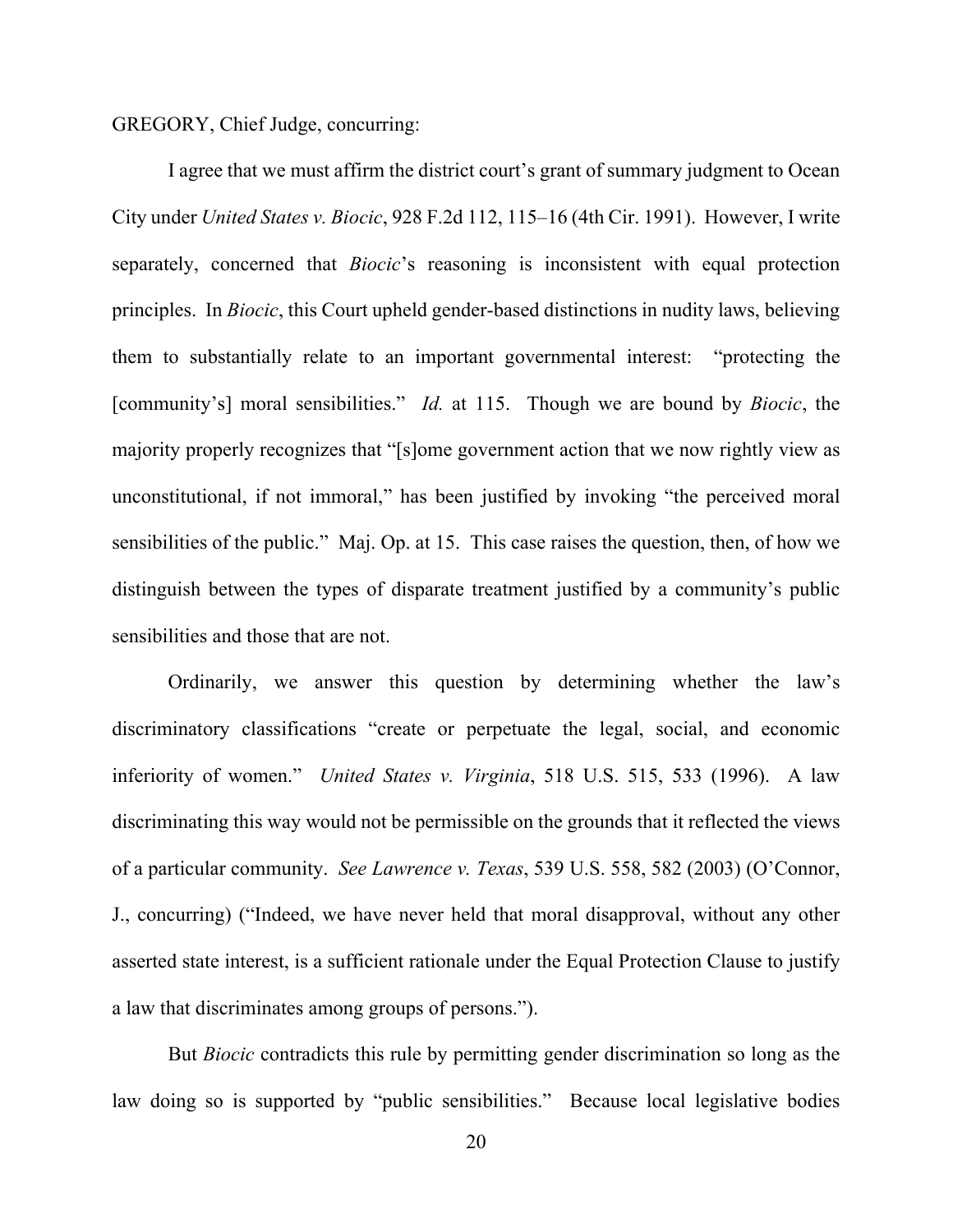represent the communities that elected them, their legislative acts presumably reflect the public sensibilities of those communities. *See Reynolds v. Sims*, 377 U.S. 533, 562 (1964) ("As long as ours is a representative form of government, [] our legislatures are those instruments of government elected directly by and directly representative of the people."). Upholding discrimination because it reflects public sensibilities therefore defers to the legislative body that passed it, effectively applying a kind of rational-basis review contrary to the heightened scrutiny required under the Equal Protection Clause. *See Virginia*, 518 U.S. at 555.

Moreover, the Court's heightened scrutiny is incomplete if we assume without deciding that this ordinance enacts a form of gender-discrimination. *See Biocic*, 928 F.2d at 115. Heightened scrutiny serves the purpose of "smok[ing] out" any impropriety underlying a form of discrimination. *See Johnson v. California*, 543 U.S. 499, 506 (2005) (quoting *Richmond v. J.A. Croson Co.*, 488 U.S. 469, 493 (1989)); Cary Franklin, *The Anti-Stereotyping Principle in Constitutional Sex Discrimination Law*, 85 N.Y.U. L. Rev. 83, 146 (2010). Because of that, each step in the intermediate scrutiny analysis is interconnected. *See* Franklin, *The Anti-Stereotyping Principle*, *supra*, at 138 n.296 ("The anti-stereotyping principle pervades both stages of [intermediate scrutiny], shaping what constitutes an important interest and what means qualify as sufficiently narrowly tailored to serve this interest."). Thus, we must grapple with the nature of the alleged discrimination to establish whether the government's ends justify its means. Rather than assuming that this ordinance presents a cognizable form of gender-based discrimination, this Court must ask whether it perpetuates the legal, social, or economic inferiority of women.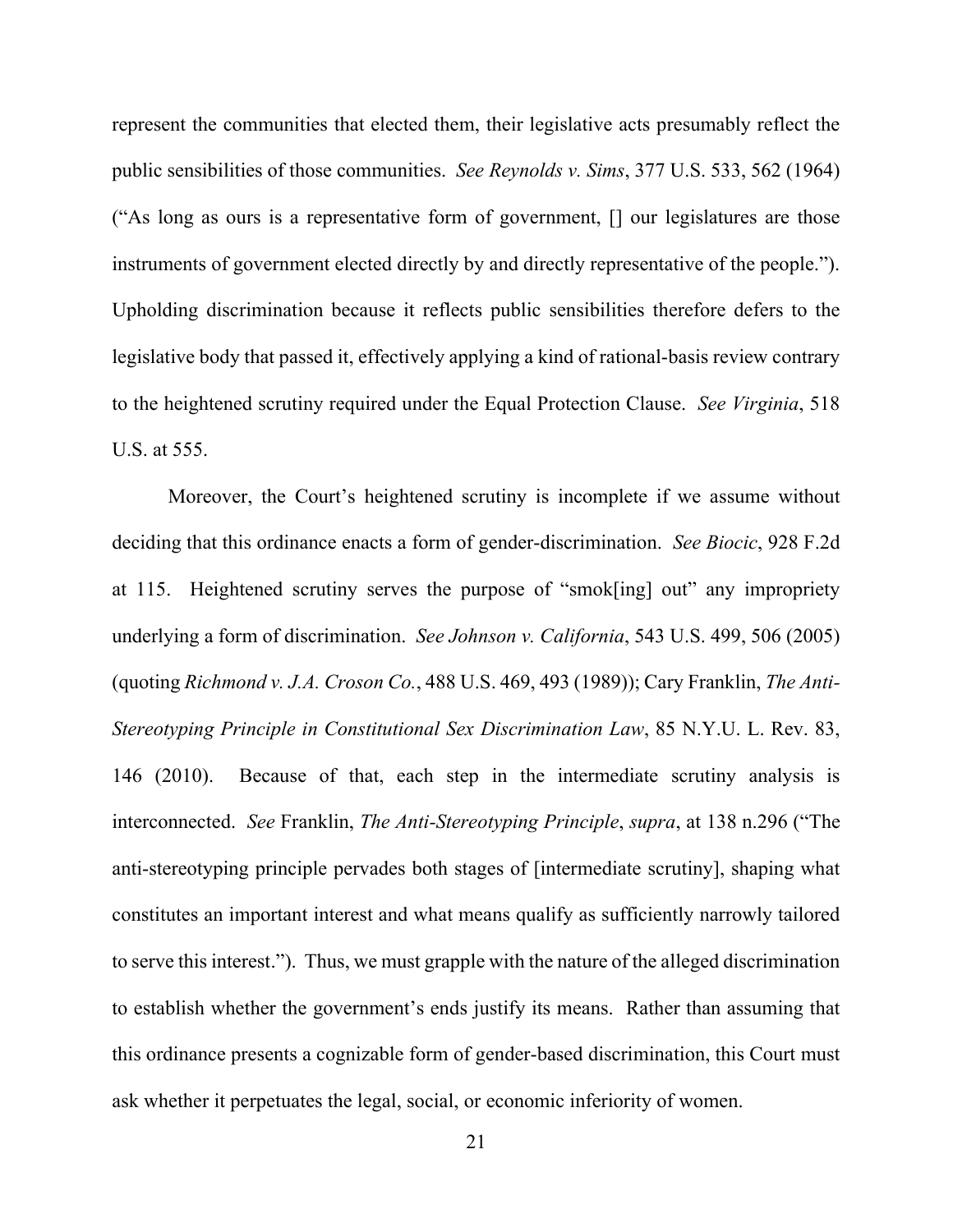Many of the Supreme Court's gender-discrimination cases have involved laws erecting economic, educational, or employment barriers between men and women. *See, e.g.*, *Califano v. Westcott*, 443 U.S. 76, 84, 88–89 (1979) (holding unconstitutional provision that gave unemployed-parent benefits exclusively to fathers); *Califano v. Goldfarb*, 430 U.S. 199, 206–207 (1977) (plurality opinion) (holding unconstitutional a Social Security classification that denied widowers survivors' benefits available to widows); *Weinberger v. Wiesenfeld*, 420 U.S. 636, 648–653 (1975) (holding unconstitutional a Social Security classification that excluded fathers from receipt of childin-care benefits available to mothers); *Frontiero v. Richardson*, 411 U.S. 677, 688–691 (1973) (plurality opinion) (holding unconstitutional exclusion of married female officers in the military from benefits automatically accorded married male officers); *Reed v. Reed*, 404 U.S. 71, 74, 76–77 (1971) (holding unconstitutional a probate-code preference for a father over a mother as administrator of a deceased child's estate); *Virginia*, 518 U.S. at 555–58 (holding unconstitutional the Virginia Military Institute's male-only admissions policy).

But the Court's gender-discrimination cases extend beyond economic or educational opportunities. In *Craig v. Boren*, the Supreme Court struck down a sex-based restriction on the purchase and sale of certain alcoholic beverages. 429 U.S. 190, 204 (1976). Though the law imposed a relatively insignificant burden, the Court nevertheless recognized it to fall within a run of statutes that impermissibly rested upon "'archaic and overbroad' generalizations" about gender. *Id.* at 198 (quoting *Schlesinger v. Ballard*, 419 U.S. 498, 508 (1975)).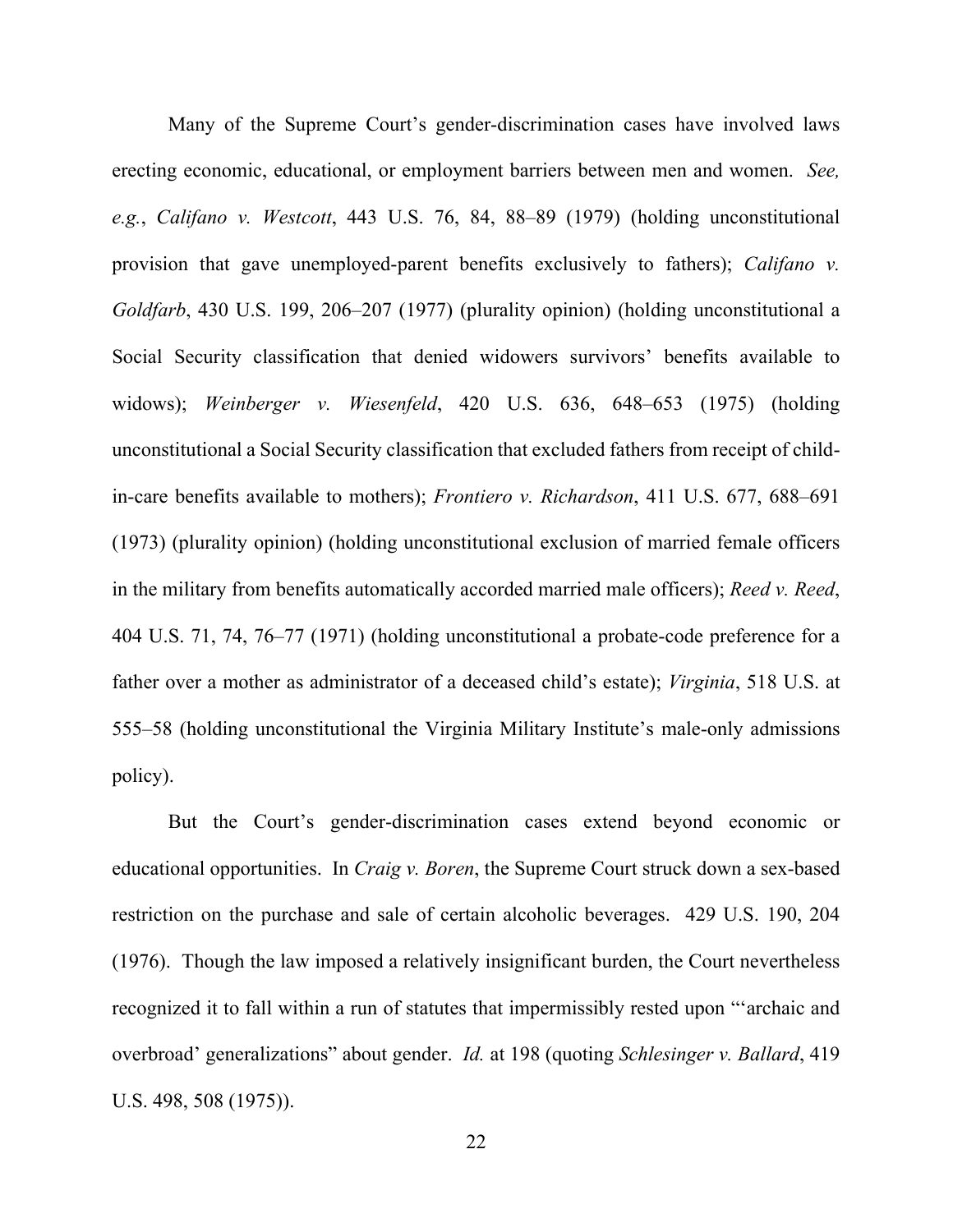Across all of these cases, the Court has consistently struck down gender-based restrictions, even ones supposedly based upon "reasonable considerations," because those laws were premised upon noxious gender stereotypes. *See J.E.B. v. Alabama ex rel. T.B.*, 511 U.S. 127, 135 (1994). Laws premised upon noxious gender stereotypes stand as yet another plank propping up the structure of gender inequality. While many of those laws were enacted out of a paternalistic attempt to "protect" members of a certain gender, they proved unconstitutional because they relied upon stereotypical understandings of where men and women belong both in the public and at home. *See Miss. Univ. for Women v. Hogan*, 458 U.S. 718, 725 & n.10 (1982); *Weinberger*, 420 U.S. at 648–653. And the Constitution requires us to remain wary of those paternalistic laws in search of victims to protect. *See Sessions v. Morales-Santana*, 137 S. Ct. 1678, 1692 (2017); Melissa Murray, *Inequality's Frontiers*, 122 Yale L. J. Online 235, 236–37, 239–40 (2013).

At first glance, Ocean City's ordinance seems innocuous enough. It forbids public nudity and defines nudity in a way commonly understood across western societies. But we must take care not to let our analysis be confined by the limits of our social lens. *See Obergefell v. Hodges*, 576 U.S. 644, 673 (2015). Suppose the ordinance defined nudity to include public exposure of a woman's hair, neck, shoulders, or ankles. Would that law not run afoul of the Equal Protection Clause?<sup>[1](#page-22-0)</sup> While the ordinance here imposes a much narrower restriction on women, this is only a difference in degree, and not in kind.

<span id="page-22-0"></span><sup>&</sup>lt;sup>1</sup> This is not to suggest that there is anything wrong, for example, with women choosing to cover their hair due to personal or religious beliefs about modesty. Where such a rule is imposed broadly by law, however, such a restriction takes on different meaning.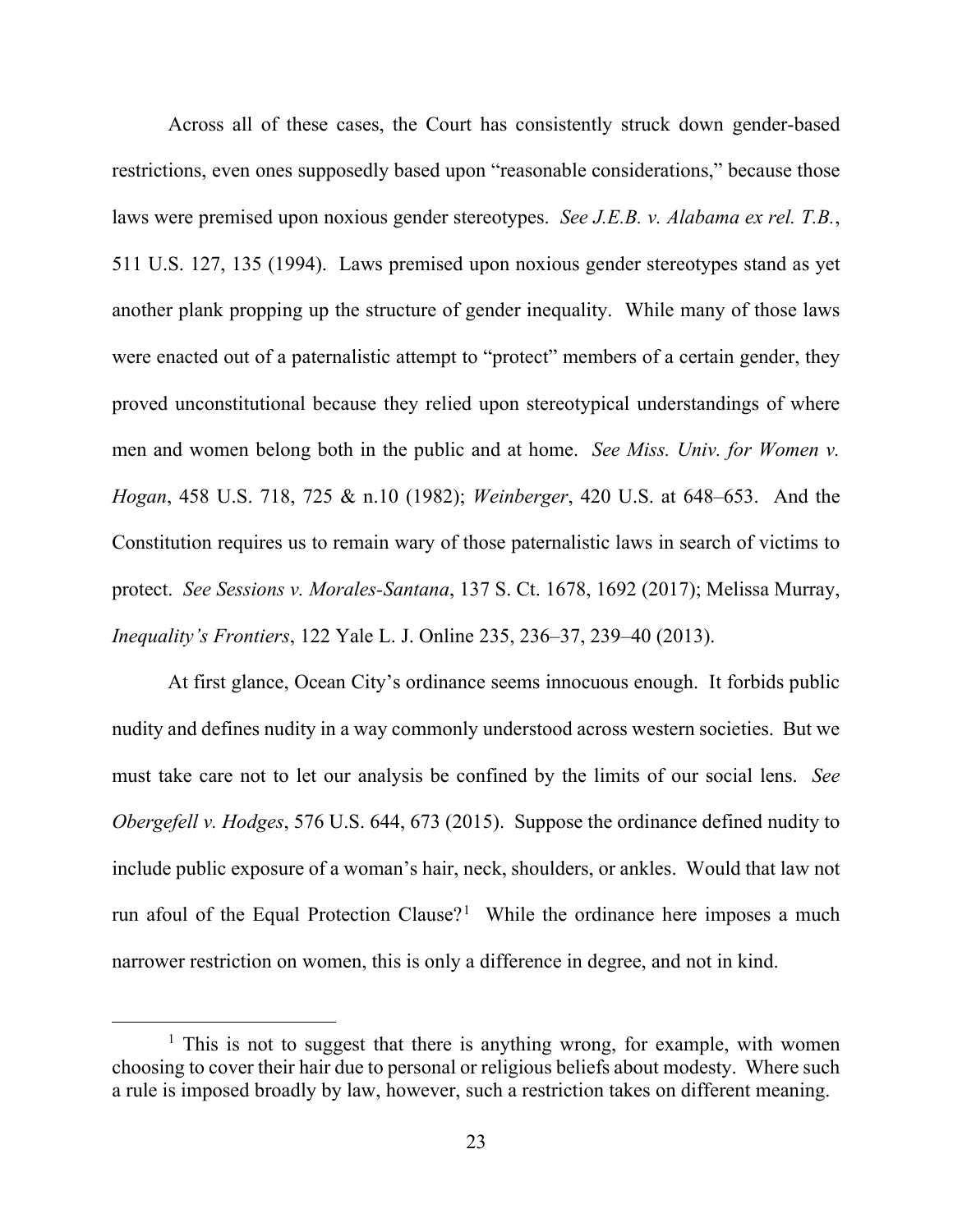Viewed in this light, laws that discriminate between male and female toplessness embody problematic stereotypes through the control imposed upon the bodies of women and not men. *See Planned Parenthood of Se. Pa. v. Casey*, 505 U.S. 833, 915 (1992) (Stevens, J., concurring in part, dissenting in part) ("'Our whole constitutional heritage rebels at the thought of giving government the power to control men's minds.' . . . The same holds true for the power to control women's bodies."). By requiring women to cover up, such laws heighten the "feminine mystique" and all the baggage that it forces women to carry. *See generally* Betty Friedan, Feminine Mystique (1963); bell hooks, Feminist Theory: From Margin to Center (1984). By treating women's breasts (but not those of men) as forbidden in public sight, these laws may reduce women's bodies to objects of public gaze, reproduce the Victorian-era belief that women should be seen but not heard, and reinforce stereotypes that sexually objectify women rather than treating them as people in their own right.

In *Free the Nipple-Fort Collins v. City of Fort Collins, Co.*, the Tenth Circuit came to that very conclusion. 916 F.3d 792, 802–05 (10th Cir. 2019). It determined that laws prohibiting female toplessness perpetuate negative sex-object stereotypes about women and their bodies. *Id.* To be sure, the Tenth Circuit's case differs from our case procedurally, and it contains a different factual record as well. Even considering the evidence excluded by the district court, Plaintiffs present little evidence connecting female